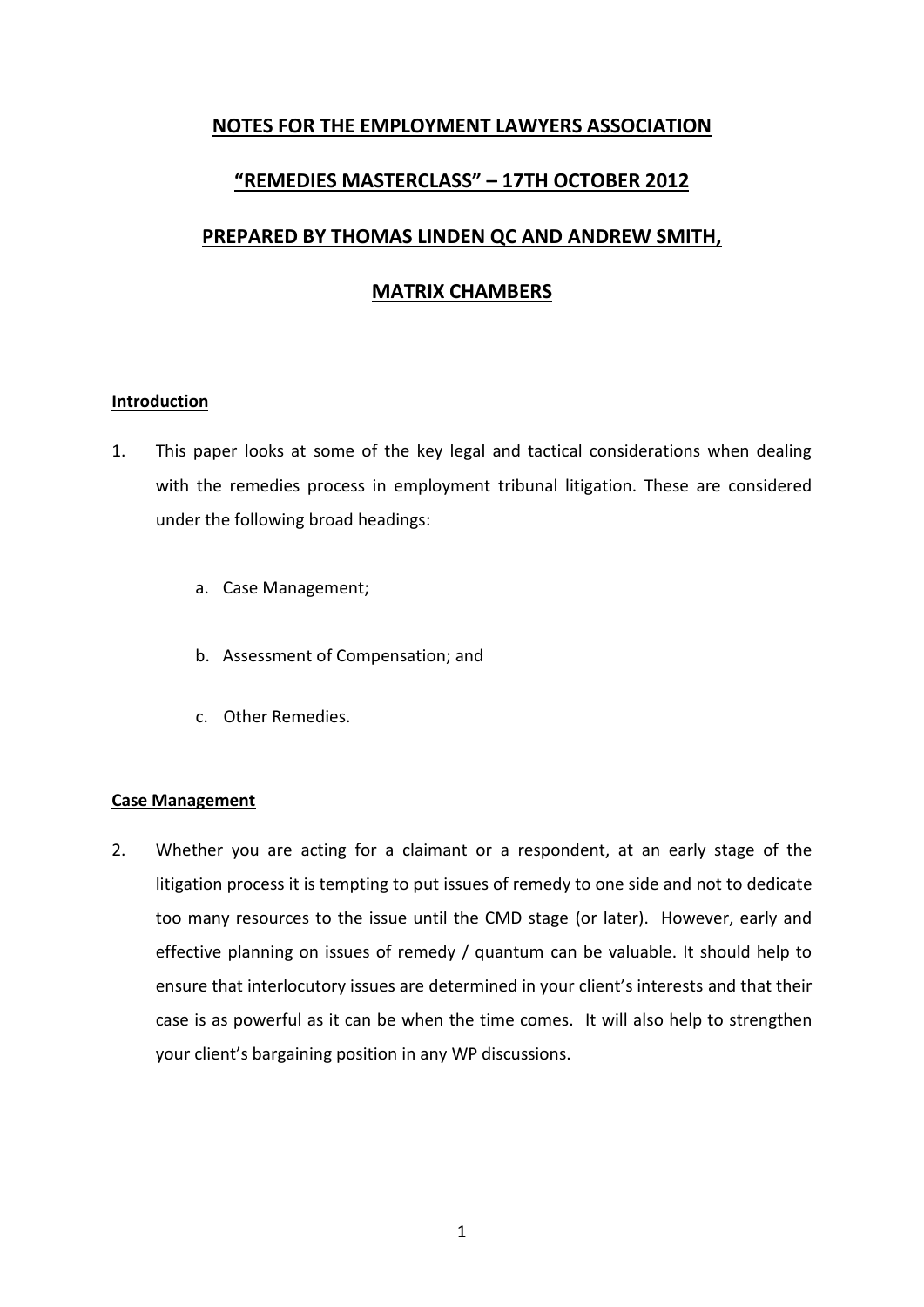### Schedules of Loss

- 3. In our experience it is common for schedules of loss / counter-schedules to be drafted and disclosed only after the initial CMD stage. Typically, the agreed List of Issues does not deal with remedy in any detail either.
- 4. Producing a schedule at an earlier stage of the proceedings, even if it is a provisional schedule, has a number of potential benefits, including:
	- a. Applying an analytical approach to the potential value of the claim;
	- b. Identifying the issues in respect of which disclosure will be required;
	- c. Highlighting evidential issues which may require further investigation;
	- d. Focussing the parties' minds on the best / worst case scenarios; and
	- e. Building credibility with the Tribunal.
- 5. When representing claimants, it is perfectly proper to pitch the client's case as optimistically as possible. However, it is important to remember that unrealistically inflating a draft schedule of loss has a number of potential drawbacks, including:
	- a. Creating an unnecessary and avoidable impasse / deadlock in any negotiations;
	- b. Damaging the client's credibility in the negotiation process (e.g. a respondent may take the view that a claimant who is prepared to settle for 50% of his/her pleaded schedule of loss has little confidence in the claim and would therefore be prepared to accept a much lesser figure);
	- c. Damaging the client's credibility at the tribunal hearing (e.g. written openings and cross-examination on issues of liability will almost inevitably contain remarks about the 'greedy' or 'fanciful' nature of the compensation claim); and
	- d. Unreasonably extending the evidential scope of the remedy enquiry (e.g. by relying on comparators who are not genuinely comparable).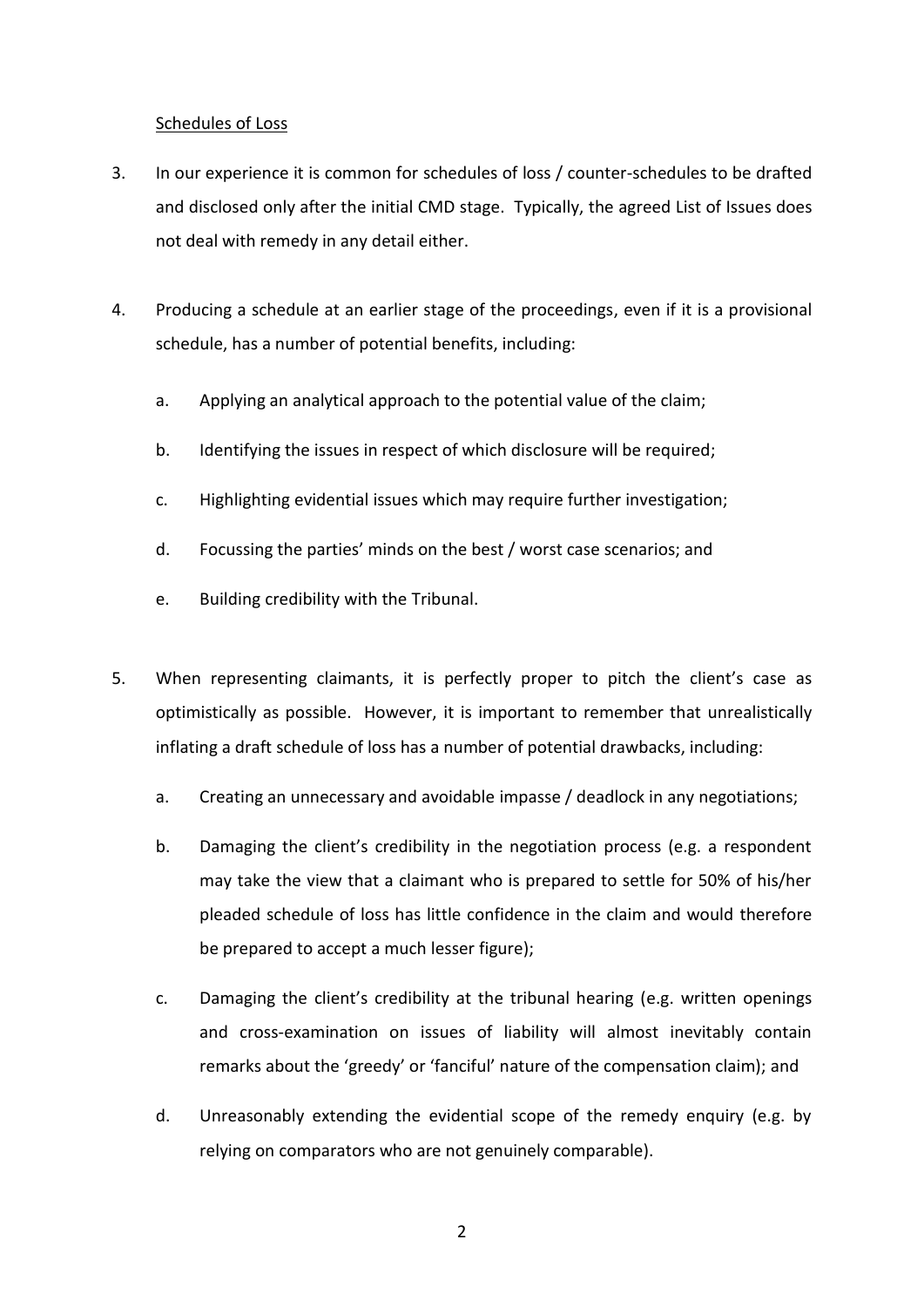- 6. Conversely, of course, pitching the value of the claim too low may adversely affect the ultimate level of settlement.
- 7. Note that there may be down sides for the claimant in having to plead a schedule of loss. For example, the claimant who alleges psychiatric damage puts his/her mental health in issue and therefore potentially damages her career. S/he also embarks on a process which may involve consideration of sensitive personal information about her mental health. It therefore behoves the respondent to require the claimant's case to be set out fully at the outset, including particulars of mitigation, injury to feelings and any claim for psychiatric injury.
- 8. In many cases (particularly those where a number of different acts are complained of; and/or a lengthy period of loss of earnings is being claimed; and/or which contain discretionary elements of remuneration) it will be appropriate and helpful to produce a range of hypothetical scenarios. It is important, however, that the factual basis for these potential outcomes is clearly set out (e.g. which losses flow from which act; on what date it is alleged that the claimant would have achieved a promotion / been awarded a discretionary bonus; and the anticipated financial consequences of such hypothetical events).
- 9. Schedules of loss which fail (adequately or at all) to set out the claimant's pleaded case on remedy are unhelpful to the Tribunal and respondents should be ready and willing to challenge them – and seek appropriate directions from the Tribunal – at the CMD stage. It may well be useful to put in a counter schedule and to seek a direction that the List of Issues sets out the quantum issues in detail.
- 10. The claimants may also wish to put the respondent "on the spot" on remedy. If so, it may be worthwhile to ask for a direction that a counter schedule be served and to specify what it must address.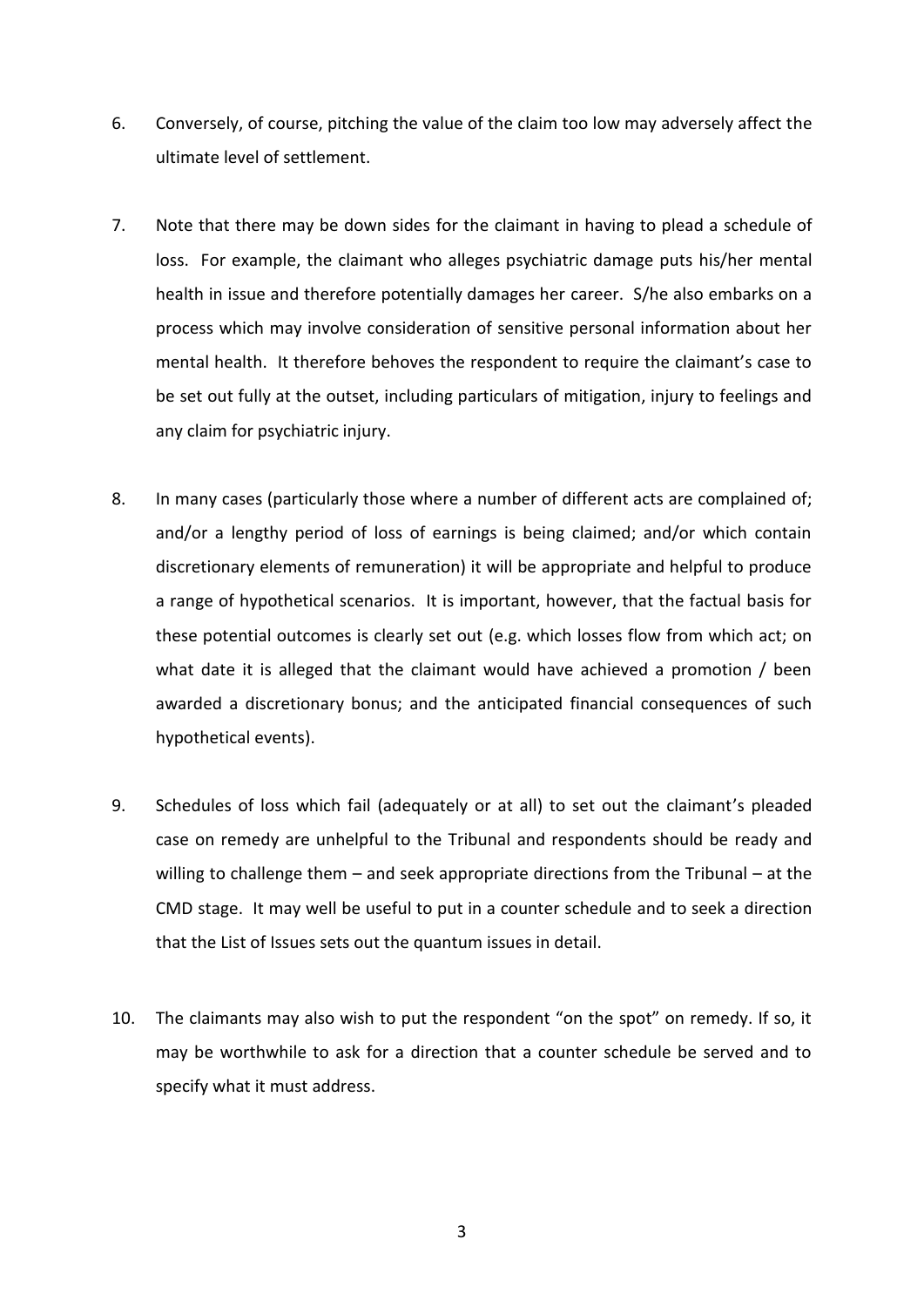# Full / Split Hearing?

- 11. In many cases it is likely to be unnecessary and disproportionate to seek a split hearing on liability / remedy. However, this may be an important tactical issue for one or both parties.
- 12. A compelling case for a liability hearing may be made where, for example:
	- a. A number of different acts are complained of and the outcome will therefore have a material impact on the approach to remedy. Thus, a claimant might allege acts of workplace harassment, a discriminatory failure to promote and a discriminatory dismissal. Success or failure on each will affect the approach to remedy. Rather than argue and prove different permutations on a hypothetical basis, it may be better to await the actual outcome;
	- b. Expert evidence is required, or may be required depending on the outcome on liability – e.g. psychiatric injury cases or cases where there are issues as to the employee's ability to find alternative work and/or future earnings capacity / prospects;
	- c. The remedy question is complex in any event and/or involves substantial evidence and preparation.
- 13. Potential advantages of a split hearing include:
	- a. Listing a trial on liability more quickly e.g. finding a slot for a 7 day trial to deal with liability and remedy is likely to be more problematic than listing a 5 day trial on liability only;
	- b. Reducing the complexity of the liability hearing;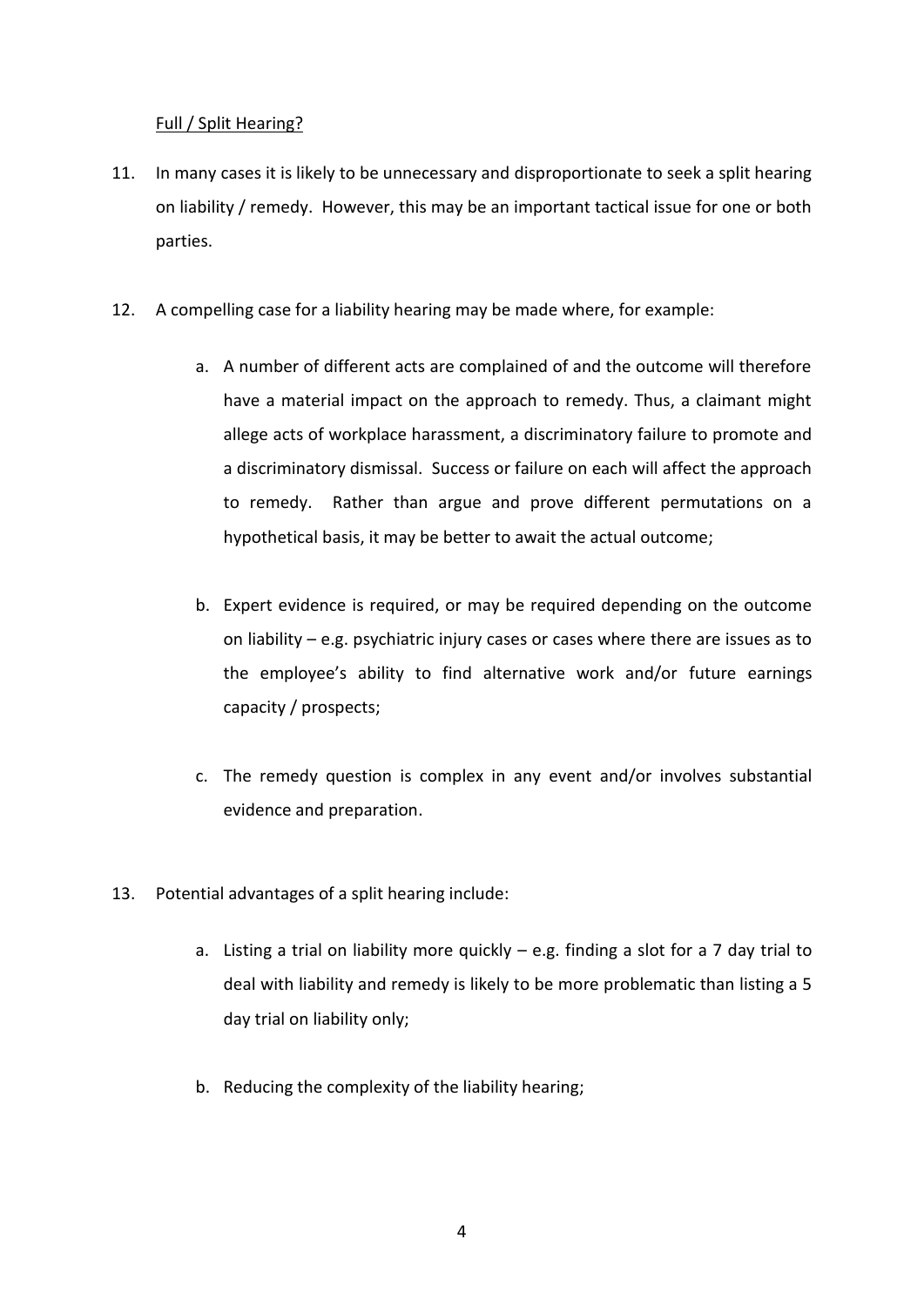- c. Saving costs if the claim (or part of the claim) *is* ultimately unsuccessful, it is obviously undesirable for both parties to have incurred substantial costs in collating / marshalling evidential material relating to that issue(s);
- d. Promoting settlement in the event that the claimant succeeds at trial, a split hearing provides the parties with a period of grace to discuss settlement. It may be that the claimant succeeds on some but not other elements of his/her claim, which allows the parties to narrow the issues on remedy and avoid the need for a further Tribunal hearing.
- 14. The tactical considerations are important. There may be reasons why one or other party wants to put the value of the claim "in the shop window" or merely to focus on liability – e.g. for settlement purposes or because of concerns about publicity. Much may depend on where the perceived strength of the respective parties' positions lies – e.g.:
	- a. A claimant with a strong case on liability but a claim which is not worth much for one reason or another may wish to focus on liability and then drive a hard bargain when this has been decided; the respondent in such a case may take the opposite view;
	- b. A respondent to a substantial claim, where a win is not guaranteed and there is a risk of adverse publicity, may prefer to avoid the "record award" type headline by having a split hearing and then quietly settling the case.
- 15. Where the line is drawn for the purposes of the split is also important. Typically, the respondent may be taking points to the effect that any breach did not cause loss or, at least, the losses alleged. It may be that it is being argued that a given breach would not have made any difference to the outcome. There may also be allegations of contributory fault. The parties need to be clear whether these sorts of issues, and if so which, are for the "liability" hearing. Typically, they will want to ensure that there is a clear list of the issues for determination at this hearing and that, as far as possible, the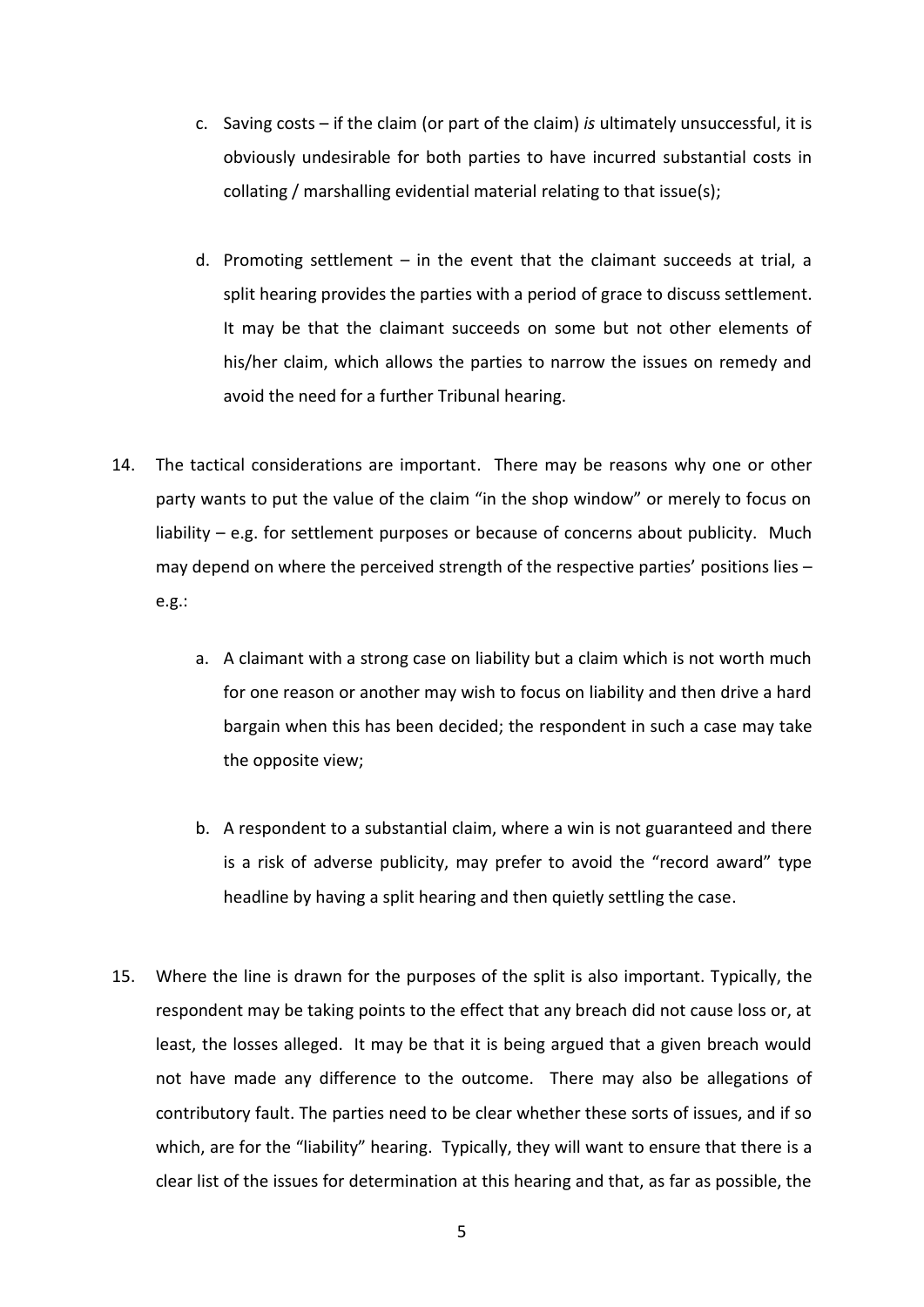determination of these issues will put them in a position to settle the case once they have been determined.

- 16. The question whether there should be disclosure going to the whole of the issues in the case or whether disclosure should initially be limited to the "liability" issues is also important. The default position, even if there is a split hearing, is likely to be that there should be disclosure in respect of all issues and it is therefore important for this question to be addressed if a different course is to be taken. Again, this is an important tactical consideration – for example:
	- a. It may be that disclosure involves confidential contractual and/or pay data in relation to comparators, for example, such that the claimant is keen to press on and the respondent reluctant to do so;
	- b. It may be that claim is inflated and the respondent wishes to demonstrate that this is the case and/or to see the claimant's attempts to mitigate.
- 17. If either party does consider that a split hearing would be the best approach, this should be raised with the other side and the Tribunal at an early stage of the process. The approach to the split should then be agreed, or determined by the Tribunal as the case may be.

## **Disclosure**

18. As stated above, it is important that a claimant properly pleads his/her case on remedy; the claimant's factual assertions regarding 'what would have happened' but for the unlawful conduct in question will inevitably influence the remedy disclosure process. For example, particular allegations may be made about prospects of promotion within the company, or levels of discretionary bonus payments. Once such allegations are formally 'in issue', there will be an obligation to disclose on the standard basis.

6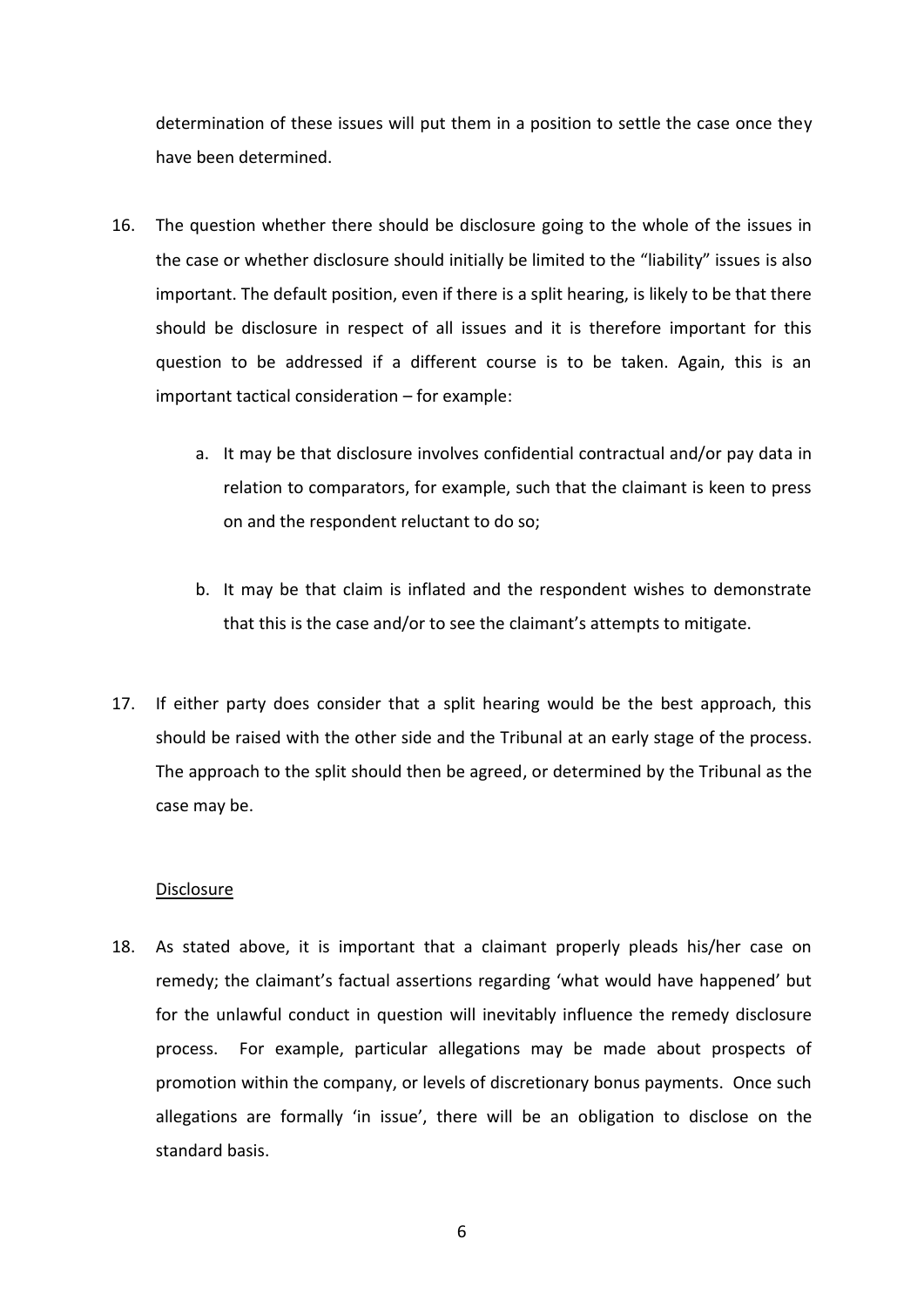- 19. One issue which regularly gives respondents cause for concern is the disclosure of sensitive contractual and/or remuneration data relating to colleagues of the claimant. This may be an issue where, say, the Tribunal will need to determine what bonuses might have been awarded to the claimant but for the acts or acts complained of; and/or what the claimant's terms would have been had they been promoted to a given position.
- 20. The first point to note is the distinction between the disclosure stage and the presentation of the evidence at the hearing. There is less scope for limiting disclosure than there is for protecting confidentiality at the hearing.
- 21. Although, in principle, the confidentiality of material which is disclosed in the litigation process is protected by the **Home Office v Harman [1983] 1 AC 280** undertaking (ie to use the documents for the purposes of the litigation only), in practice clients do not take much comfort from this. Moreover, as is well known, confidentiality alone is not a justification for refusing to disclose information: **Science Research Council v Nasse [1979] IRLR 465**. On the other hand, relevance alone is not a basis for ordering disclosure. The question is whether disclosure is necessary for the fair disposal of the matter. In considering whether or not to exercise its discretion to order disclosure of certain documents / categories of documents, the Tribunal is entitled to have regard to (*inter alia*):
	- a. the fact that ordering disclosure of certain information would involve a breach of confidence;
	- b. the sensitivity of particular types of confidential information;
	- c. the extent to which the interests of third parties may be affected by disclosure;
	- d. the interest which both employees and employers may have in preserving the confidentiality of personal data;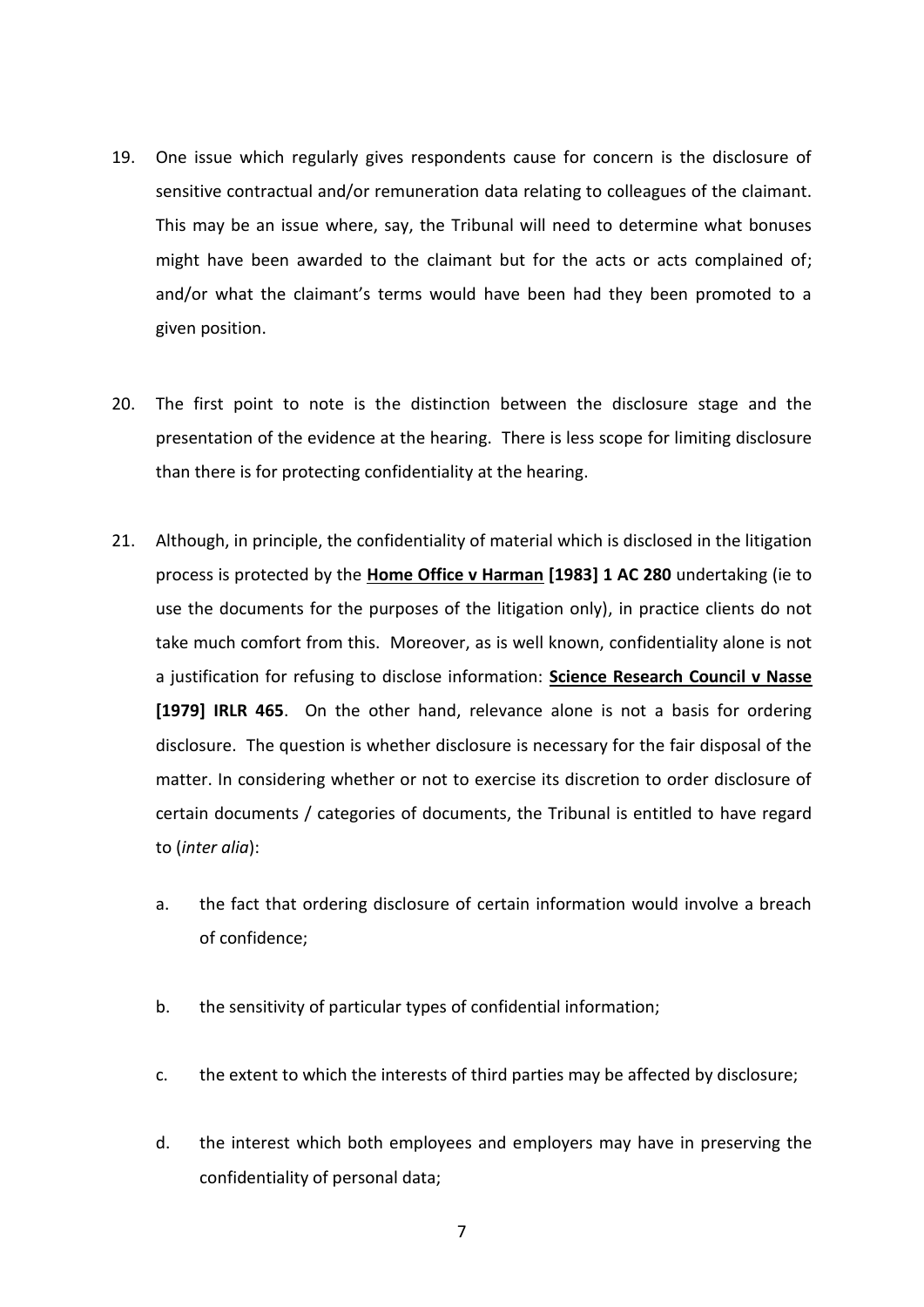- e. any wider interest which may be seen to exist in preserving the confidentiality of systems of personal assessment / pay or other personal data; and
- f. whether the necessary information has been or can be obtained by other means, not involving a breach of confidence.
- 22. Redactions are commonly used in order to balance the competing interests of comprehensive disclosure and the preservation of confidentiality. However the extent to which pay data may properly be provided on an anonymised basis will depend on how the claimant advances his/her case and what is in dispute. For example:
	- a. If the claimant seeks general disclosure about the broad / average level of earnings within his/her department (of former department in dismissal cases), it is likely that a list of earnings figures without the employees' names being visible will suffice – provided that relevant information such as job titles is included.
	- b. However, in circumstances where the claimant cites a limited number of individuals as specific comparators, or categories of individuals as comparators, and there is an issue as to whether the comparators are truly comparable, the Tribunal may well be prepared to order that the claimant be provided both with the pay data *and* the name of the individual to whom those figures relate.
- 23. These points serve to emphasise the importance of making sure that the issues in relation to remedy are clarified at an early stage. It is for the claimant to justify his/her case as to the scope of disclosure and this will be based on the pleaded issues. Absent a clearly pleaded case, a Tribunal ought to be reluctant to order wide ranging disclosure of sensitive confidential data.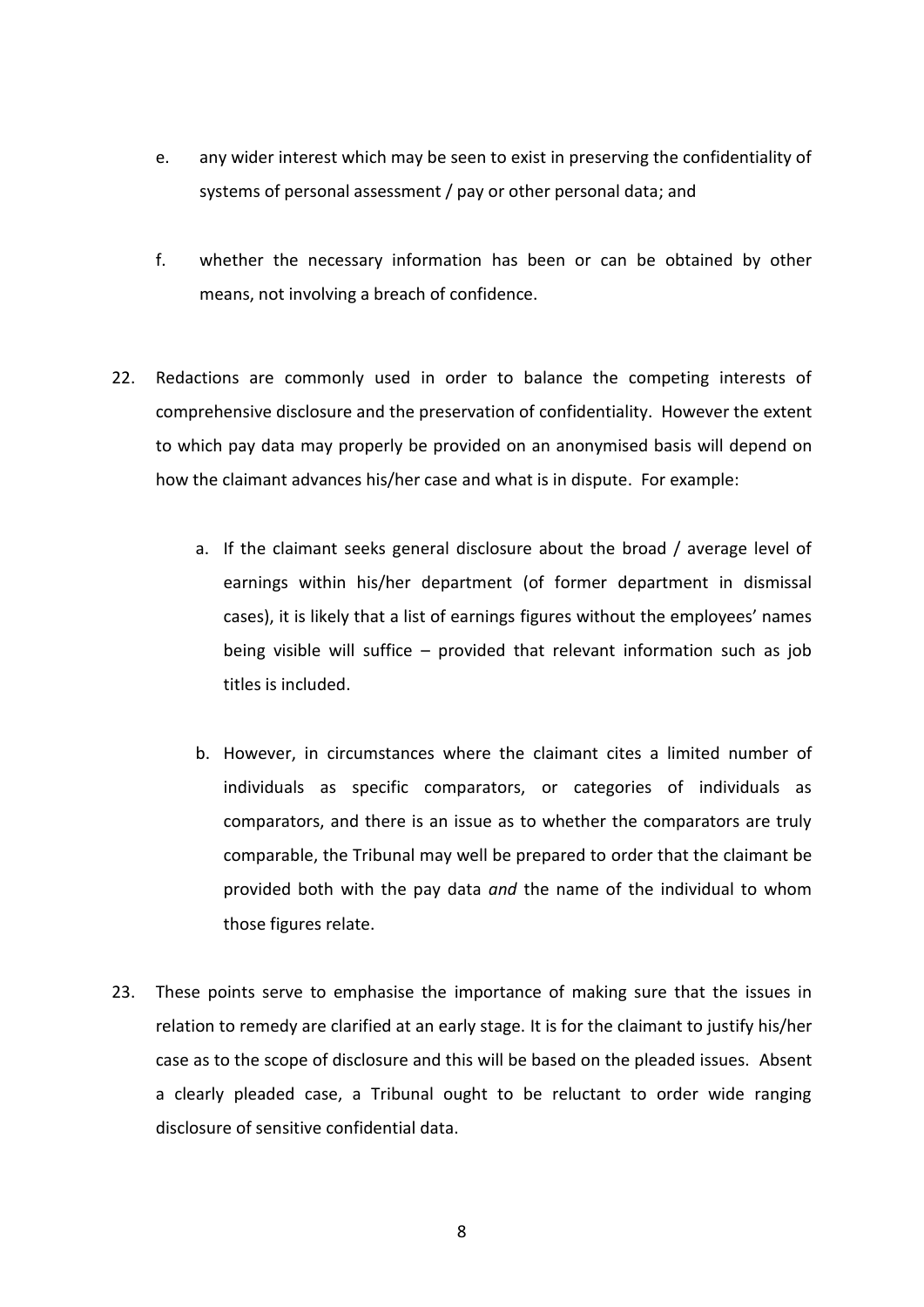- 24. Even if there is an order for un redacted sensitive personal data, it remains possible (and desirable) to request that appropriate redactions / codifications are made to:
	- a. documents in the hearing bundle;
	- b. witness statements; and
	- c. the judgment itself.
- 25. Note that arrangements will have to be made to ensure that the Tribunal and any witnesses are able to follow the evidence easily. If the position is that the identities of individuals are relevant and need to be known to the Tribunal and the witnesses, a clear code will need to be agreed, with a key provided so that references to (e.g.) "Mr A" are readily understood.
- 26. As to the need for redactions and/or the power of the Tribunal to order or permit them, unless express provision is otherwise made (as to which, see the section on private hearings below), Tribunal hearings on liability and remedy are public hearings. Now that Tribunals are generally adopting the practice of taking witness statements 'as read' and moving straight to cross-examination (rather than requiring the witness to read the statement out first), a direction should in principle be given that copies of the witness statements be left at the back of the Tribunal room for members of the public and/or press to read.
- 27. Representatives should be ready and willing to query a direction from the Tribunal that all of the witness statements be made available to observers at the outset of the hearing; as a general principle, a witness's written evidence should only be disclosed to the public and/or press at the point in time when that evidence falls to be considered by the Tribunal (which in may cases will not be on the first morning of the hearing). This being so, where there is sensitive material consideration can be given to dealing with remedy in separate remedy statements on the basis that they will not be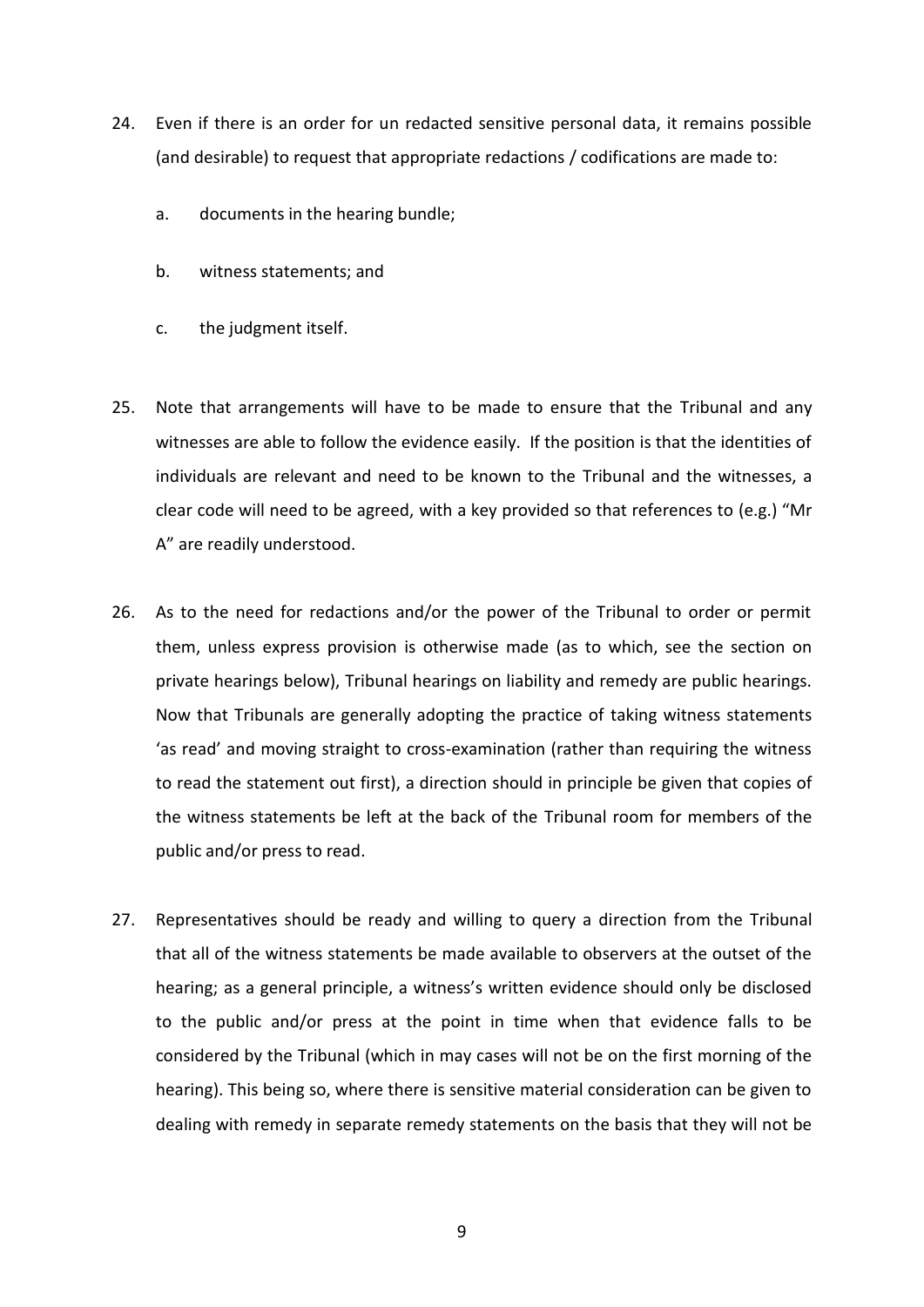read, and therefore not come into the public domain, unless the case reaches that stage.

28. Witness statements will frequently refer to documents contained in the trial bundle. There is no general rule that these documents be made available to observers; in fact, quite the reverse. In **Gio Personal Investment Services Ltd v Liverpool and London Steamship Protection & Indemnity Association Ltd [1999] 1 WLR 984**, a case determined prior to the coming into force of the CPR, the CA held as follows:

> "…So far as concerns documents which form part of the evidence or court bundles, there has historically been no right, and there is currently no provision, which enables a member of the public present in court to see, examine or copy a document simply on the basis that it has been referred to in court or read by the judge…"

29. CPR, r. 32.13 provides as follows:

# "*Availability of witness statements for inspection*

(1) A witness statement which stands as evidence in chief is open to inspection during the course of the trial unless the court otherwise directs.

(2) Any person may ask for a direction that a witness statement is not open to inspection.

(3) The court will not make a direction under paragraph (2) unless it is satisfied that a witness statement should not be open to inspection because of –

- (a) the interests of justice;
- (b) the public interest;
- (c) the nature of any expert medical evidence in the statement;

(d) the nature of any confidential information (including information relating to personal financial matters) in the statement; or

(e) the need to protect the interests of any child or protected party.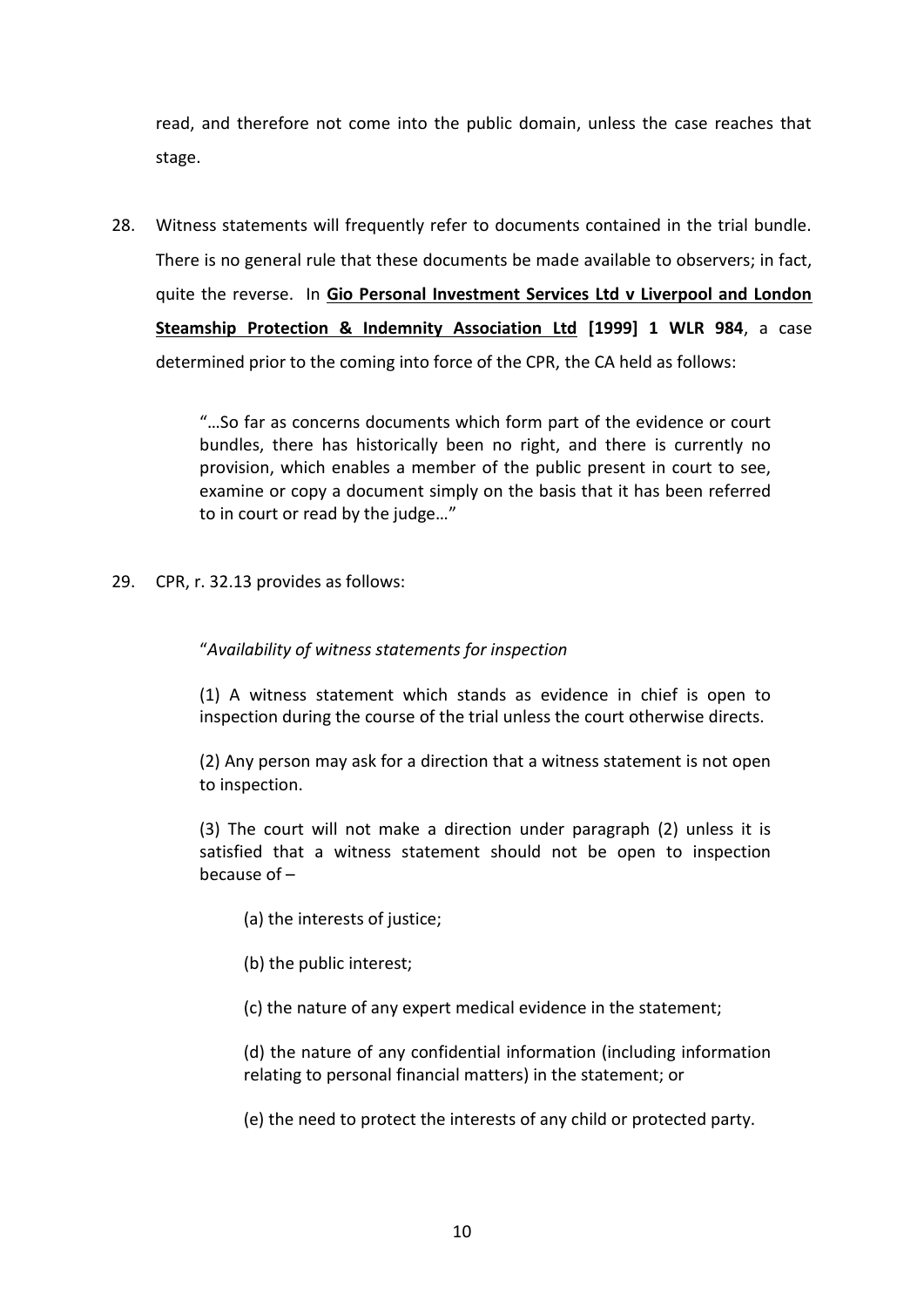(4) The court may exclude from inspection words or passages in the statement."

- 30. So, the CPR retains the presumption that witness statements ought to be accessible to members of the public present at the trial, but does *not* make specific provision for a right to inspect documents referenced therein. Whilst **Gio Personal** was not Tribunal litigation, it is submitted that Tribunals should follow the approach laid down by the CA in that case (and indeed in the authors' experience this does seem to be the generally accepted practice).
- 31. This being said, in order to avoid the *de facto* disclosure of document(s) contained in the trial bundle (to third party observers), representatives should avoid cutting and pasting sensitive extracts from documents into witness statements; skeleton arguments and/or written submissions.

# Private Hearings

- 32. In a limited set of circumstances a Tribunal may, pursuant to Schedule 1, Rule16 (1) of the Employment Tribunals (Constitution & Rules of Procedure) Regulations 2004 (SI 2004/ 1861) ("**the 2004 Rules**"), conduct the whole or part of a hearing in private. This may be done in order to hear evidence or representations which in the Tribunal's opinion is likely to consist of information:
	- a. which could only be disclosed by contravening a prohibition imposed by or by virtue of any enactment;
	- b. which has been communicated to a witness in confidence, or which he has otherwise obtained in consequence of the confidence placed in him by another person; or
	- c. the disclosure of which would cause substantial injury to any undertaking of the witness or any undertaking in which he works, for reasons other than its effect on negotiations with respect to any of the matters mentioned in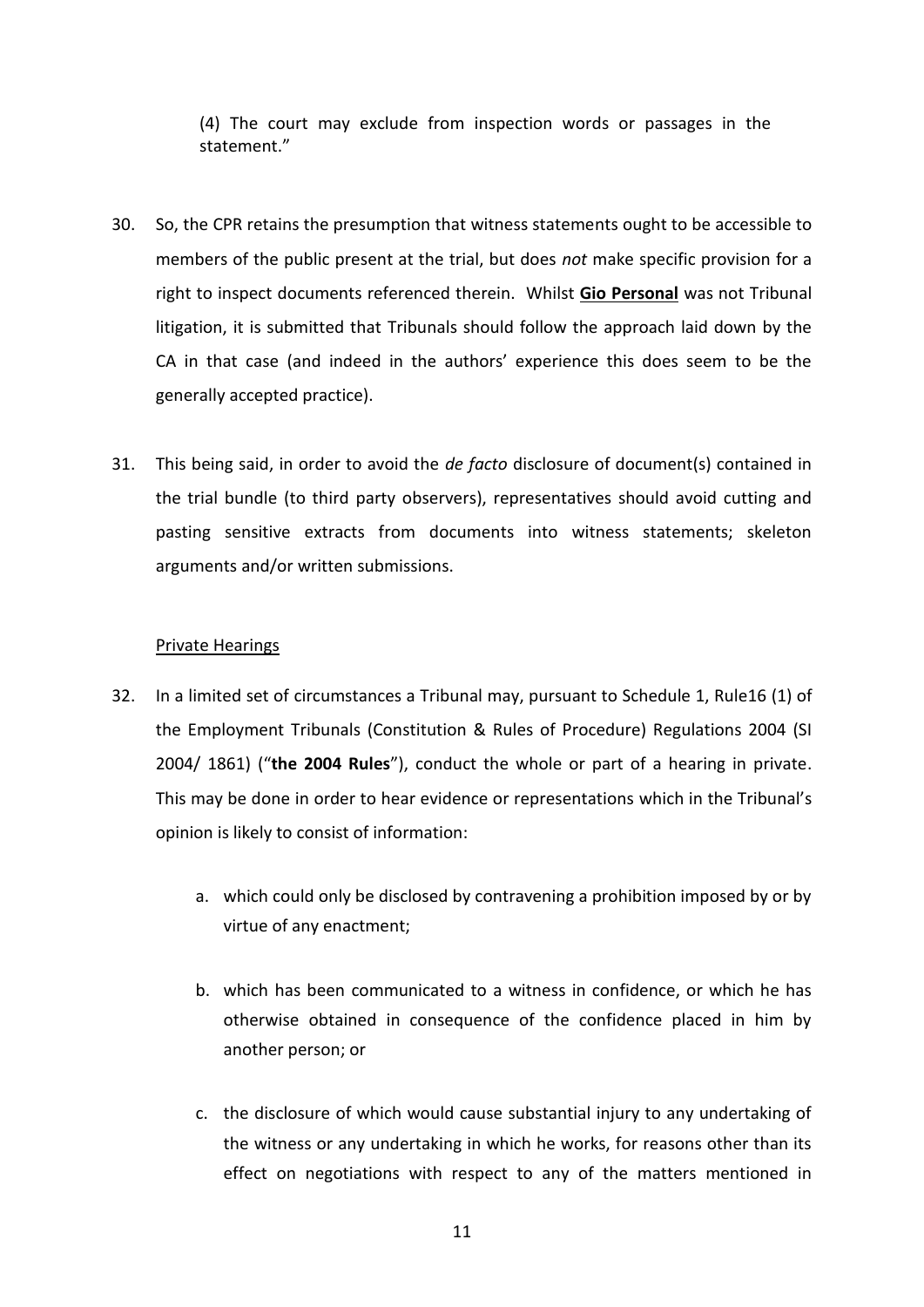section 178 (2) [TULR\(C\)A 1992](https://www.lexisnexis.com/uk/legal/search/enhRunRemoteLink.do?ersKey=23_T15779437618&langcountry=GB&backKey=20_T15779437619&linkInfo=F%23GB%23UK_ACTS%23section%25178%25sect%25178%25num%251992_52a%25&service=citation&A=0.8658939166030821) (i.e. matters falling within the meaning of a "trade dispute").

33. Where the Tribunal concludes that a private hearing is appropriate, the employment judge must give reasons for that decision. The more practical course may, however be, to redact and codify the relevant information and to hold the hearing in public.

#### Evidence

- 34. It is important to consider, at an early stage of the proceedings, what evidential enquiries will need to be undertaken in order to maximise your client's case on remedy at any Tribunal hearing. Relevant considerations are likely to include:
	- a. Expert evidence. See, generally **De Keyser Ltd v Wilson [2001] IRLR 324 EAT** and CPR Part 35 for guidance on the use of experts. Expert evidence may be on a range of topics, including:
		- i. Evidence on the current state of the job market in the particular industry / sector under consideration (e.g. City headhunters / recruitment consultants);
		- ii. Evidence on how the job market is likely to develop in the future / current trends (e.g. decreasing bonus pots / diminishing job security);
		- iii. Evidence on the likely earnings trajectory of an employee working in a particular sector where, for example, the level of remuneration is discretionary and/or evidence as to the value of benefits in kind such as shares or share options;
		- iv. Actuarial / accounting evidence this will be particularly important in 'career loss' (or similar) discrimination claims. For example, the Lord Chancellor's discount rate (currently set at 2.5%) need not be slavishly followed, if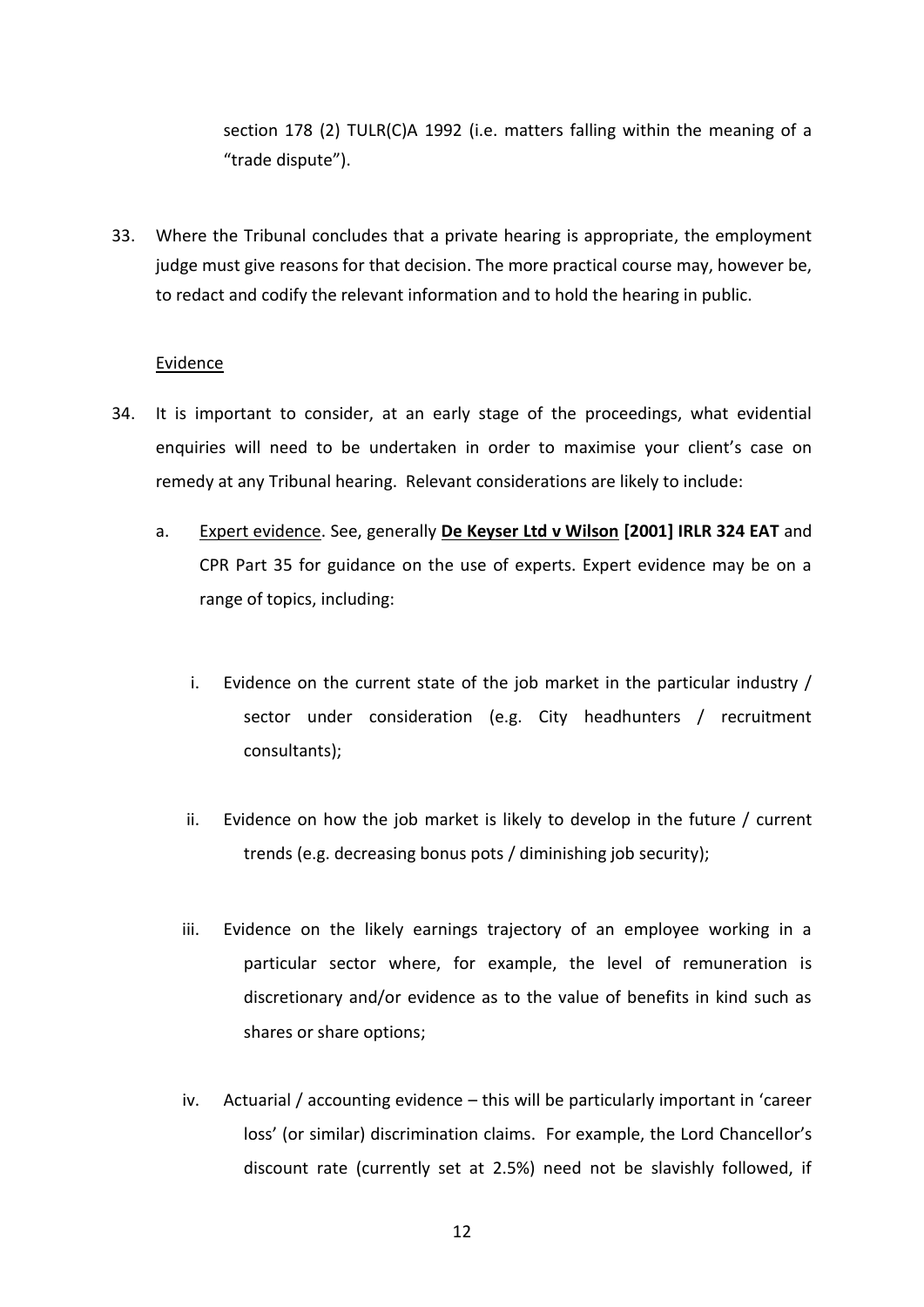there is evidence that doing so would risk under-compensating the claimant for their loss: **Simon v Helmot** [**2012] UKPC 5**. Furthermore, this sort of evidence is likely to be particularly helpful in cases involving a large claim for pension loss. The EAT has confirmed that Tribunals are not compelled to follow the methodology set out in the 'Purple Book'<sup>1</sup>, provided it gives cogent and credible reasons for adopting a different approach: **Chief Constable of West Midlands Police v Gardner [2011] (UKEAT/0174/11/DA**);

- v. Medical evidence this will be necessary in cases involving a claim for personal injury (e.g. compensation for psychiatric damage arising out of discrimination). The medical evidence should address not only the medical issues (e.g. clinical diagnosis and prognosis), but also the practical effect which this has had (and will continue to have) on the claimant's daily life. The question of causation must not be overlooked  $-$  it is important that the medical expert identifies precisely what, in their opinion, is a consequence of the unlawful conduct (and what, if anything, is or may be attributable to other factors);
- vi. Care / assistance evidence  $-$  this is closely related to (iv) above. Cases involving a serious breakdown in the claimant's medical condition may give rise to a substantial claim in respect of care / assistance (whether that has been, or will be in the future, provided on a gratuitous or commercial basis): as to the legal approach to be adopted, see **Giambrone v JMC Holidays (formerly Sunworld Holidays Ltd (No 2) [2004] EWCA Civ 158**; **Housecroft v Burnett [1986] 1 All ER 332**; and **Evans v Pontipridd Roofing Limited [2001] EWCA Civ 1657**.

1

<sup>&</sup>lt;sup>1</sup> Compensation for Loss of Pension Rights in the Employment Tribunal, 3<sup>rd</sup> edition (2003): [http://www.justice.gov.uk/downloads/tribunals/employment/claims/guidance](http://www.justice.gov.uk/downloads/tribunals/employment/claims/guidance-booklets/LossOfPensionRights.pdf)[booklets/LossOfPensionRights.pdf](http://www.justice.gov.uk/downloads/tribunals/employment/claims/guidance-booklets/LossOfPensionRights.pdf)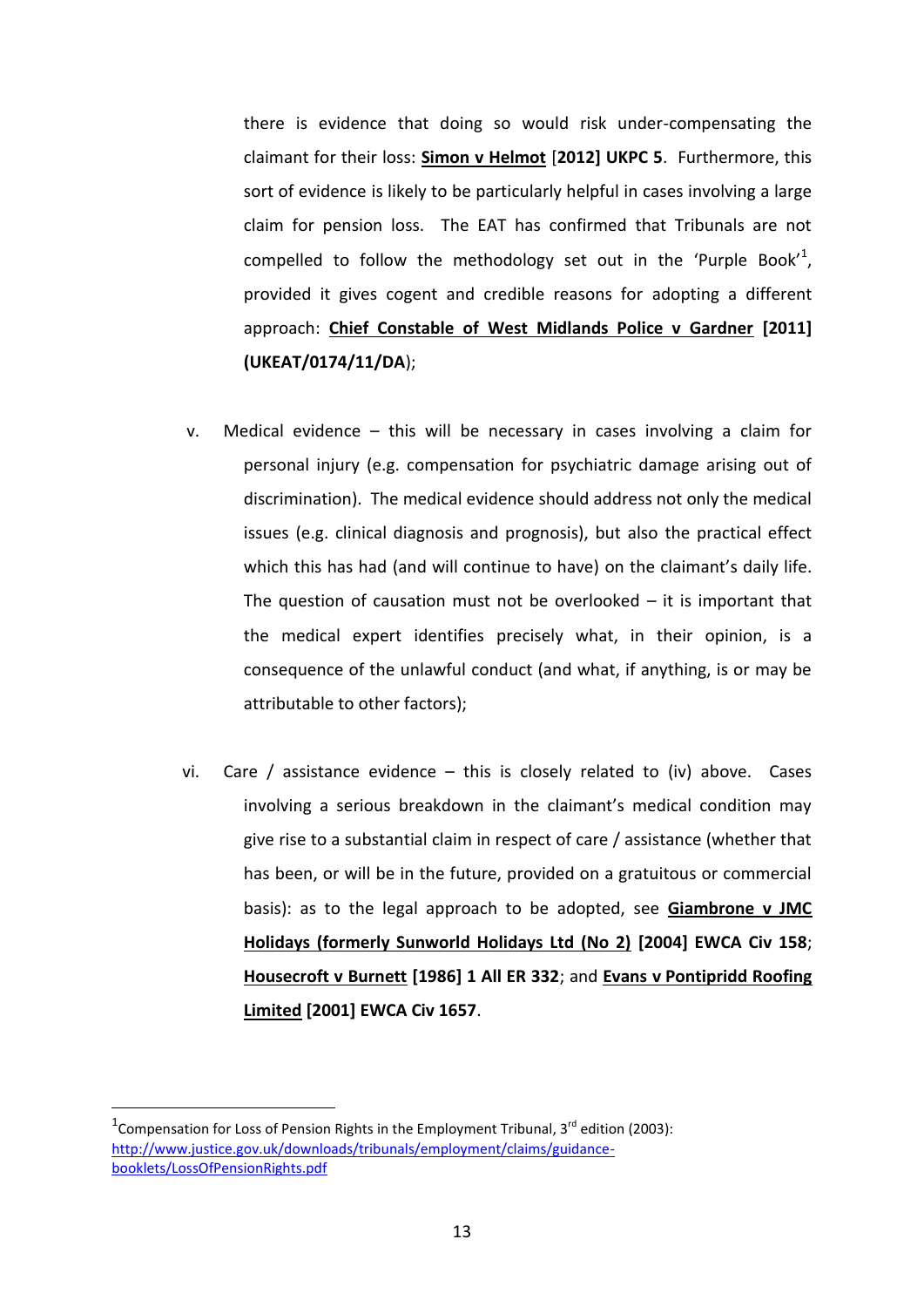- b. Mitigation evidence the burden of proof is on the respondent to substantiate any assertion that the claimant has failed to take reasonable steps to mitigate her losses. Respondents can be lulled into a false sense of security on the mitigation front, in circumstances where claimants fail, in advance of trial, to disclose much in the way of mitigation evidence. However, it is always important to remember: (i) the burden of proof; and (ii) the fact that Tribunals will almost inevitably allow claimants an opportunity to explain in oral evidence what steps they have taken to find alternative work since their dismissal. Accordingly, respondents would be well-advised to keep a watchful eye on the job market and identify any vacancies (particularly those which are well publicised) for which the claimant would be suitably qualified and experienced. They should then prove their case by evidence at the hearing.
- c. Similarly, in order to make their own case on mitigation as watertight as possible (and to assist with settlement negotiations), claimants would be well-advised to retain comprehensive records of:
	- i. How they have undertaken searches for work (e.g. via newspapers, internet, networking, verbal enquiries);
	- ii. Applications for jobs (including evidence of submission / acknowledgment of receipt – usually in the form of an automated email response);
	- iii. Registrations with recruitment agencies / temporary work agencies;
	- iv. Discussions with potential employers;
	- v. Dates of interviews;
	- vi. Rejection letters / emails;
	- vii. Any training undertaken (and the cost of doing so); and
	- viii. Costs directly incurred as a result of searching for alternative work (e.g. travelling to interviews).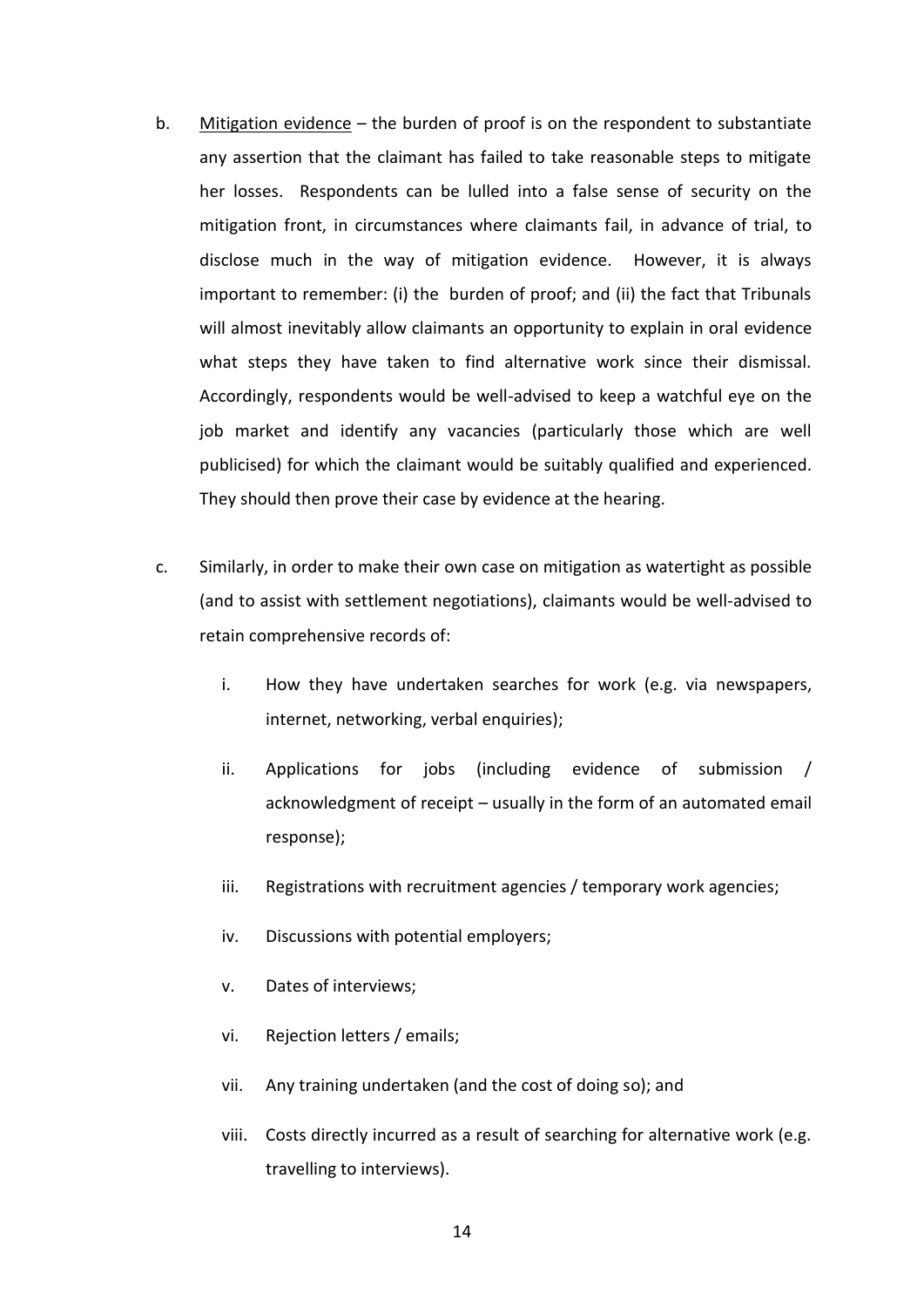This information will also be critical if the claimant is seeking advance a positive claim for 'stigma damages', in light of the evidential burden inherent in such claims: see for example **Chagger v Abbey National Plc [2010] IRLR 47**; **Malik v BCCI SA [1998] AC 20**; and **BCCI v Ali (No.3) [2002] IRLR 460**.

- 35. A general point for claimants: make sure you cover the evidential bases given that the burden is on you to establish loss. An example of a common failing is not to spell out injury to feelings arising out of the acts complained of. Since compensation is for the injury which the claimant has suffered, it is not enough simply to rely on (for example) the Tribunal's findings as to the acts of discrimination. There must be evidence of impact.
- 36. A similar point for respondents: you have the burden of proof on issues like mitigation, arguments to the effect that the breach made no difference to the outcome and arguments about the risk of redundancy or early termination of employment for other reasons. Do not rely on assertion. There has to be evidence to support these arguments.

#### **Assessment of Compensation**

37. In this section we cover particular points, rather than attempt to give a comprehensive account of how compensation should be calculated.

#### Career-long loss?

38. In the vast majority of cases the Tribunal will not be dealing with a claim for loss of earnings for the remainder of the claimant's career; and will instead be faced with the task of identifying when the claimant will be likely to obtain an "equivalent job" (i.e. return to employment at a comparable level of earnings). As Elias LJ said (at paras 51- 53) in **Wardle v Credit Agricole Corporate Investment Bank [2011] ICR 1290 CA**: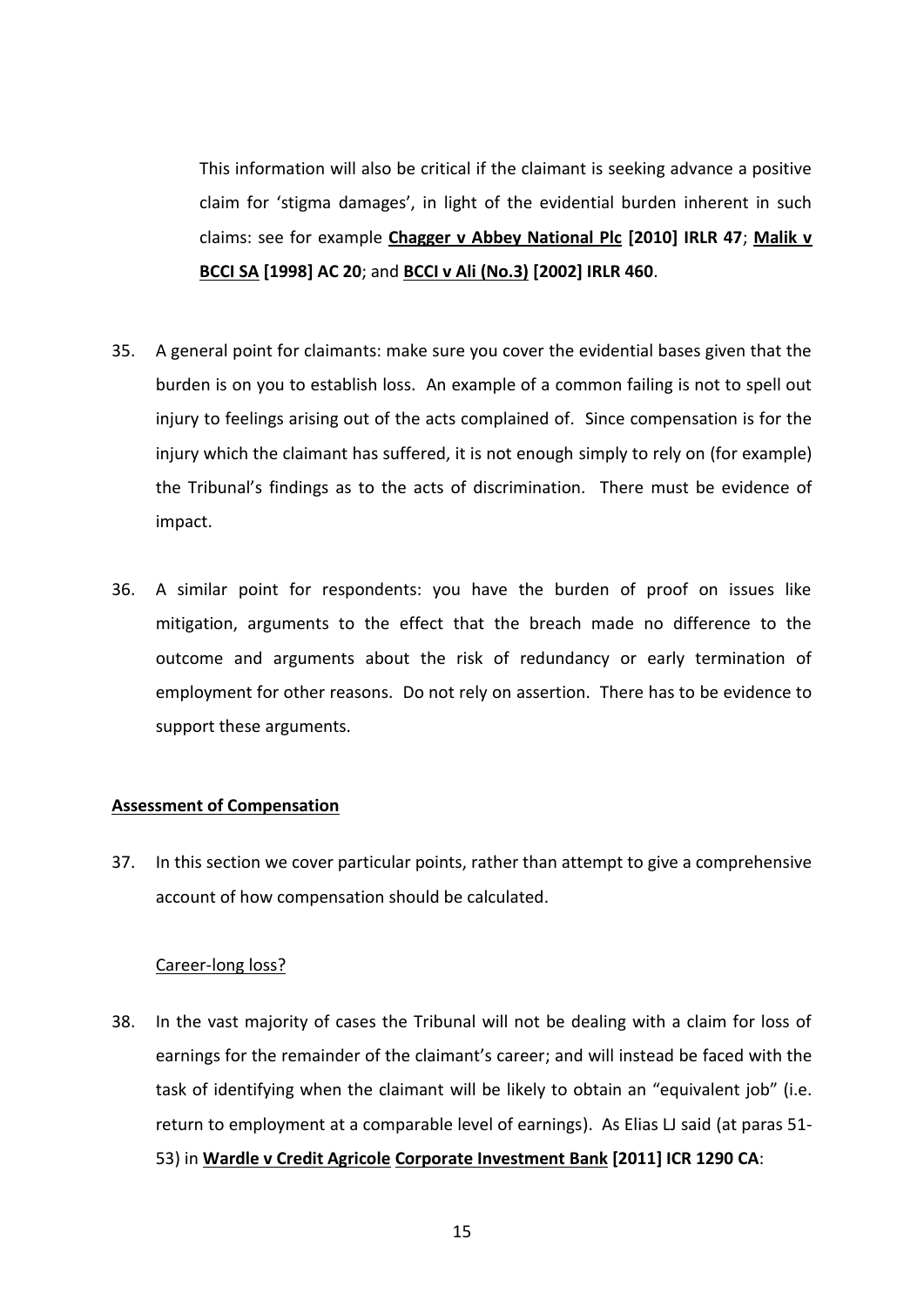"…the usual approach, assessing the loss up to the point where the employee would be likely to obtain an equivalent job, does fairly assess the loss in cases – and they are likely to be the vast majority – where it is at least possible to conclude that the employee will in time find such a job"

"In the normal case if a tribunal assesses that the employee is likely to get an equivalent job by a specific date, that will encompass the possibility that he might be lucky and secure the job earlier, in which case he will receive more in compensation than his actual loss, or he might be unlucky and find the job later than predicted, in which case he will receive less than his actual loss. The tribunal's best estimate ought in principle to provide the appropriate compensation. The various outcomes are factored into the conclusion."

"Exceptionally, a tribunal will be entitled to take the view on the evidence before it that there is no real prospect of the employee ever obtaining an equivalent job. In such a case, the tribunal necessarily has to assess the loss on the basis that it will continue for the course of the claimant's working life".

# The Ogden Tables

- 39. In this "exceptional" category of career-long loss cases, it is likely that Tribunals will derive assistance from the Ogden Tables<sup>2</sup>, which provide an actuarial basis for assessing future losses extending up to retirement age.
- 40. However, a word of warning was sounded by the EAT in **Abbey National plc v Chagger [2009] ICR 624 EAT** at para. 17:

"…We do not wish by these observations to discourage tribunals from using the Ogden Tables in cases where sophisticated calculations of longterm future loss are required. But if they are used they must be used with care and with a proper understanding of their limitations…"

41. The EAT went on to state at para. 114 that:

<sup>-&</sup>lt;br><sup>2</sup> Ogden Tables, 7<sup>th</sup> Edition (2011)

[http://www.gad.gov.uk/Documents/Other%20Services/Ogden%20Tables/Ogden\\_Tables\\_7th\\_edition.pdf](http://www.gad.gov.uk/Documents/Other%20Services/Ogden%20Tables/Ogden_Tables_7th_edition.pdf)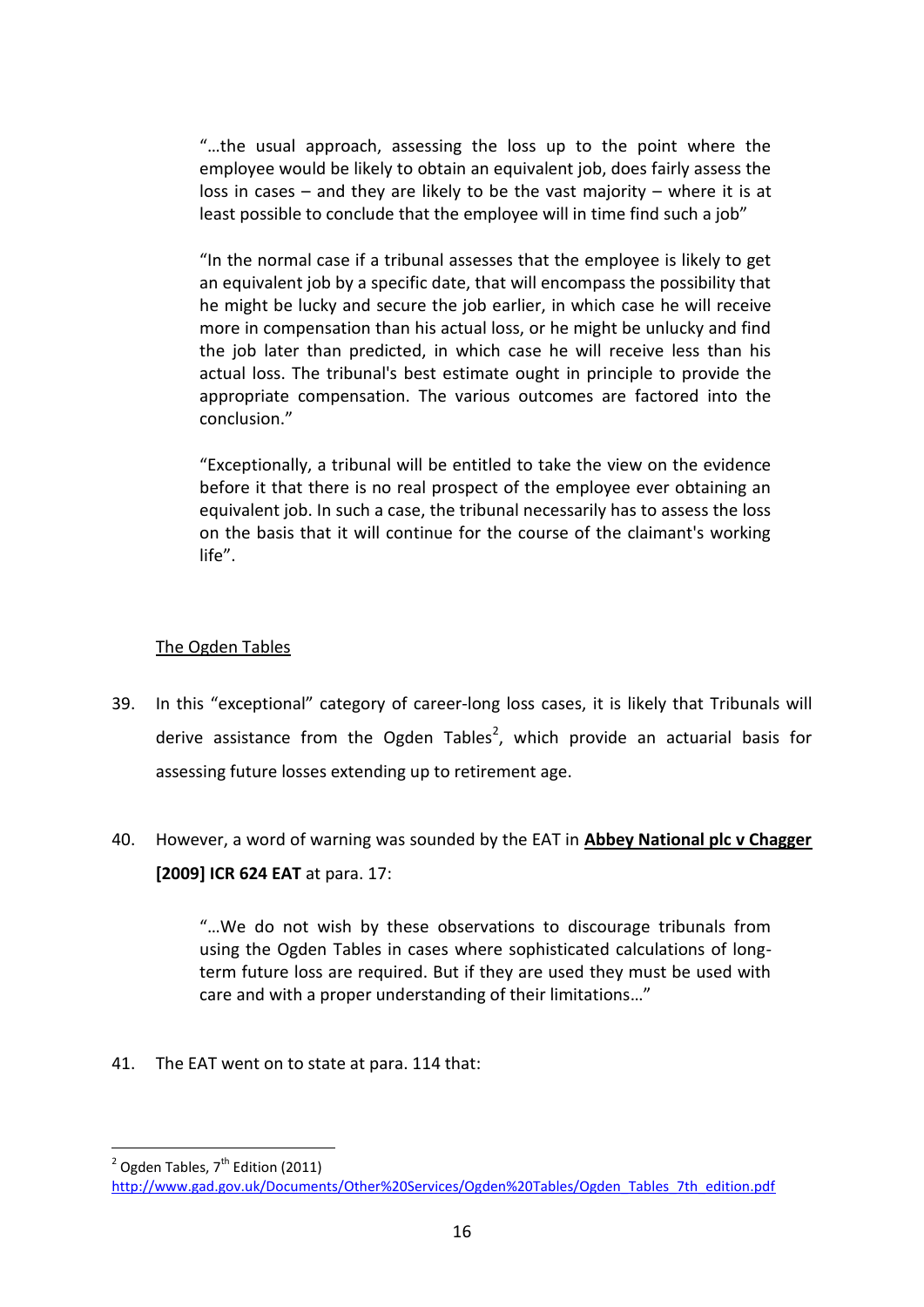"…Even in a case where it is appropriate to use the Ogden Tables, it will never be right to use the multiplier taken from the main tables without considering the contingencies which those tables do not reflect. For a claimant to be compensated in full (subject to accelerated receipt) for his assumed annual loss for every year and month of the rest of his career involves treating as a certainty the assumption that he would have continued for the rest of his career to receive his pre-dismissal earnings. But that cannot be a certainty. On the contrary, it is subject to a number of contingencies: he might have died or become too ill to work, or his employer might have gone out of business, or he might have been dismissed for some other good cause or have left voluntarily for any one of a number of reasons. The only one of those contingencies taken into account in the main Ogden tables is the possibility of death (and even that may be inadequately represented if there is reason to believe that the claimant's risks are substantially worse than those of the general population from which the Ogden figures derive). Those other contingencies must be properly reflected in the ultimate multiplier used. There may be cases where a tribunal believes the contingencies in question are balanced by "upside" contingencies not reflected in the multiplicand (e.g. promotion); but otherwise the multiplier will fall to be reduced…."

42. Section B of the Ogden Tables (in particular, Tables  $A - D$ ) suggests ways in which the multiplier for loss of earnings may be further discounted, in order properly to account for risks / contingencies other than mortality. However, there is still scope for claimants and respondents to argue for an adjustment to *these* discount rates, if (for example) the claimant was employed in a particularly secure role prior to the unlawful conduct in question (or the reverse is true)<sup>3</sup>.

## The law on mitigation

1

43. The evidential issues relating to mitigation have been discussed above. As regards the law, a dismissed employee is under a duty to take reasonable steps to mitigate his/her loss, although the burden of proving a failure to comply with duty falls upon the respondent. The test is one of reasonableness; the employee is *not* compelled to take "all reasonably practicable steps", for example. The Court of Appeal has stated that the standard of what is reasonably required of a dismissed employee should not be

<sup>&</sup>lt;sup>3</sup> See for example *Conner v Bradman & Co Ltd* [2007] EWHC 2789, a civil claim for personal injury damages.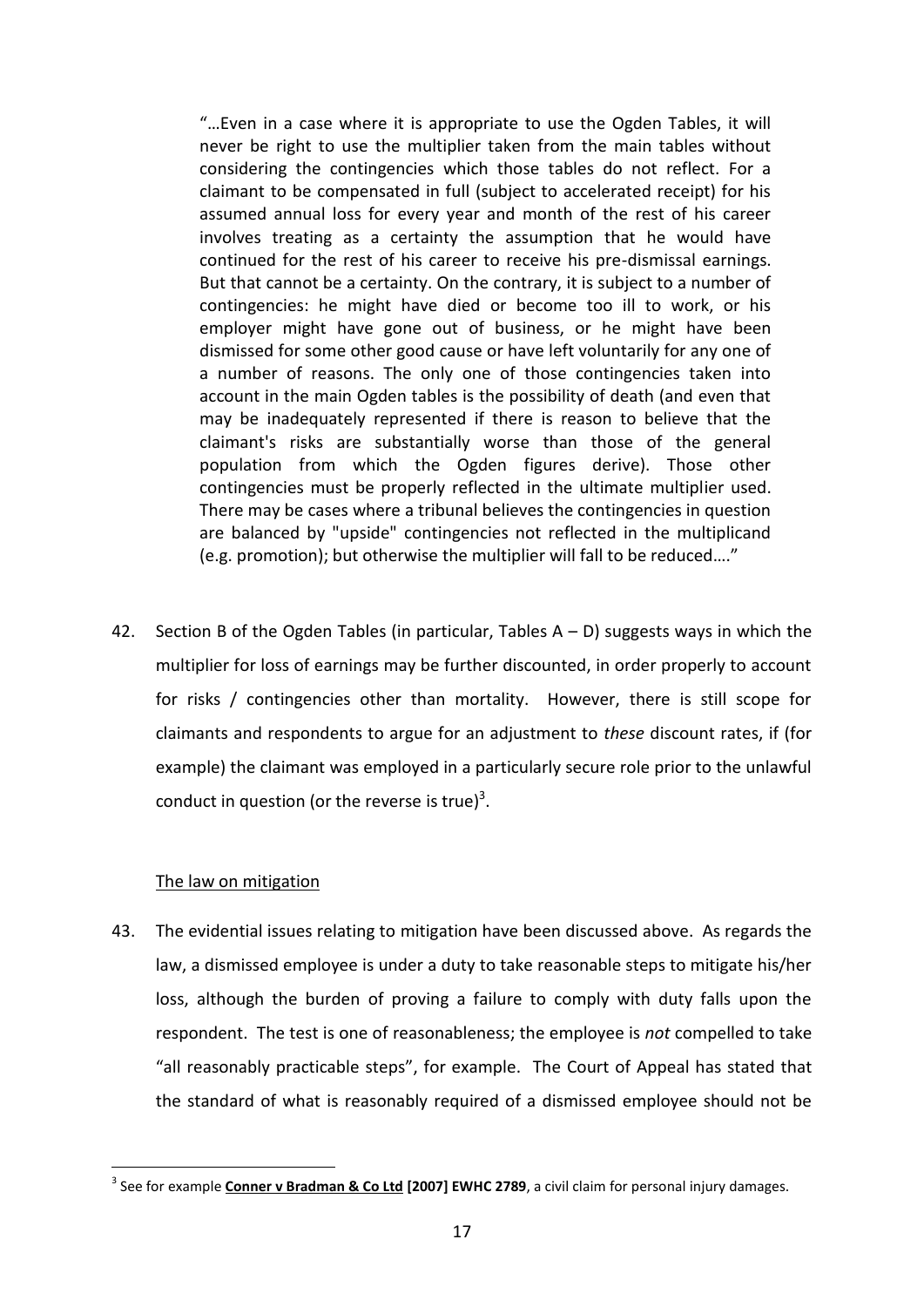set too high. In **Fyfe v Scientific Furnishing Ltd [1989] IRLR 331**, the EAT (at para. 3) summarised the position thus:

"…To state the basic rule broadly it is that the plaintiff must take all reasonable steps to mitigate the loss to him consequent upon the defendant's wrong and cannot recover damages for any such loss which he could thus have avoided but has failed through unreasonable action or inaction to avoid. It is important to emphasise that the duty is only to act reasonably and the standard of reasonableness is not high in view of the fact that the defendant is a wrongdoer".

- 44. Tribunals will generally afford claimants a period of grace within which they will not be criticised for focussing their efforts on obtaining alternative employment at the same / similar level to their pre-dismissal role. Dismissed employees are, however, expected to be realistic in their searches for replacement income; and will be expected to lower their sights if it is apparent that little progress is being made with 'Plan A'.
- 45. Mitigation disputes can arise in circumstances where a claimant elects to undergo a process of training / re-training, or to set up a new business venture. Whether or not such conduct will comply with the duty to mitigate will be a question of fact for the Tribunal, having regard to all the relevant circumstances (which may include the state of the labour market in the particular sector in which the claimant was previously employed; and whether this decision is taken only after significant – but unsuccessful – efforts have been made to obtain alternative employment).
- 46. Where a claimant has set up (or is in the process of setting up) their own business, it will often be said that no salary has been drawn from the business owing to the substantial start-up costs. In such circumstances, respondents would be well-advised to review the publicly accessible information relating to the new business (e.g. Companies house, news / magazine articles, website and other promotional material); and press for substantial disclosure relating to (e.g.):
	- a. Company accounts;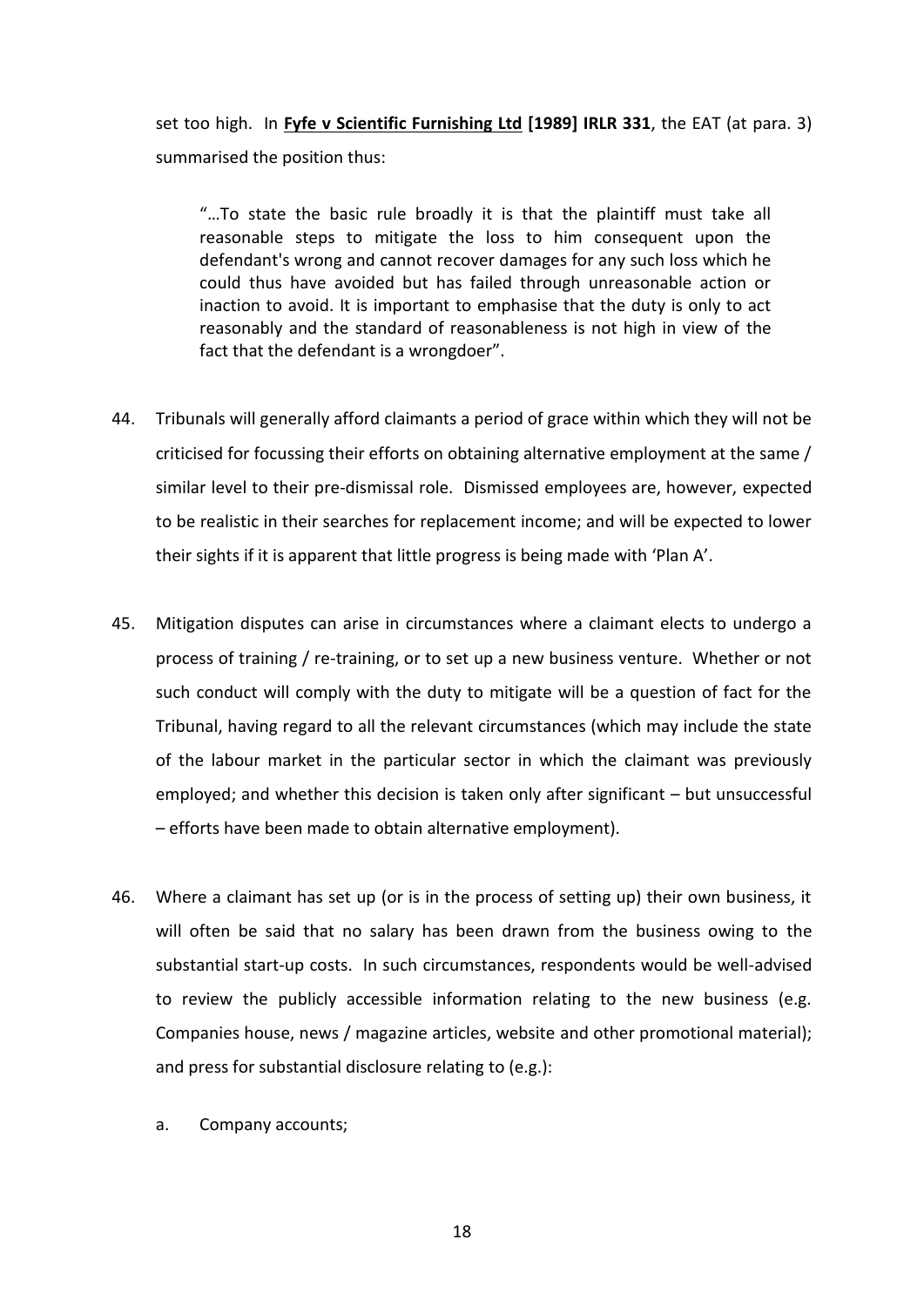- b. Business plans / projections (both internal and those which are pitched to prospective clients);
- c. Client lists;
- d. Marketing material; and
- e. Charge-out rates.
- 47. Disputes about 'double recovery' often arise in circumstances where a summarily dismissed employee, perhaps with a contractual notice period of several months, promptly obtains alternative employment within the period of what would have been his notice period. The basic legal position is as follows:
	- a. Where the claim is for wrongful dismissal / breach of contract, credit should ordinarily be given for earnings obtained during the notice period (unless, for example, the contract is for a fixed term and contains a valid 'liquidated damages' clause in the event of unlawful termination: see for example **Murray v Leisureplay [2005] EWCA Civ 963**; and **Kevin Keegan v Newcastle United Football Club Ltd [2010] IRLR 94**);
	- b. Where the claim is for 'express' unfair dismissal, compensation for unfair summary dismissal should include full pay for the notice period, without any requirement for the claimant to give credit for alternative income obtained during that period: **Norton Tool Co Ltd v Tewson [1972] ICR 501**; and **Burlo v Langley [2007] IRLR 145**;
	- c. Where the claim is for constructive unfair dismissal, in assessing the compensatory award credit *should* be given for alternative income obtained during the notice period to which the claimant was lawfully entitled: **Stuart Peters Ltd v Bell [2009] IRLR 941**.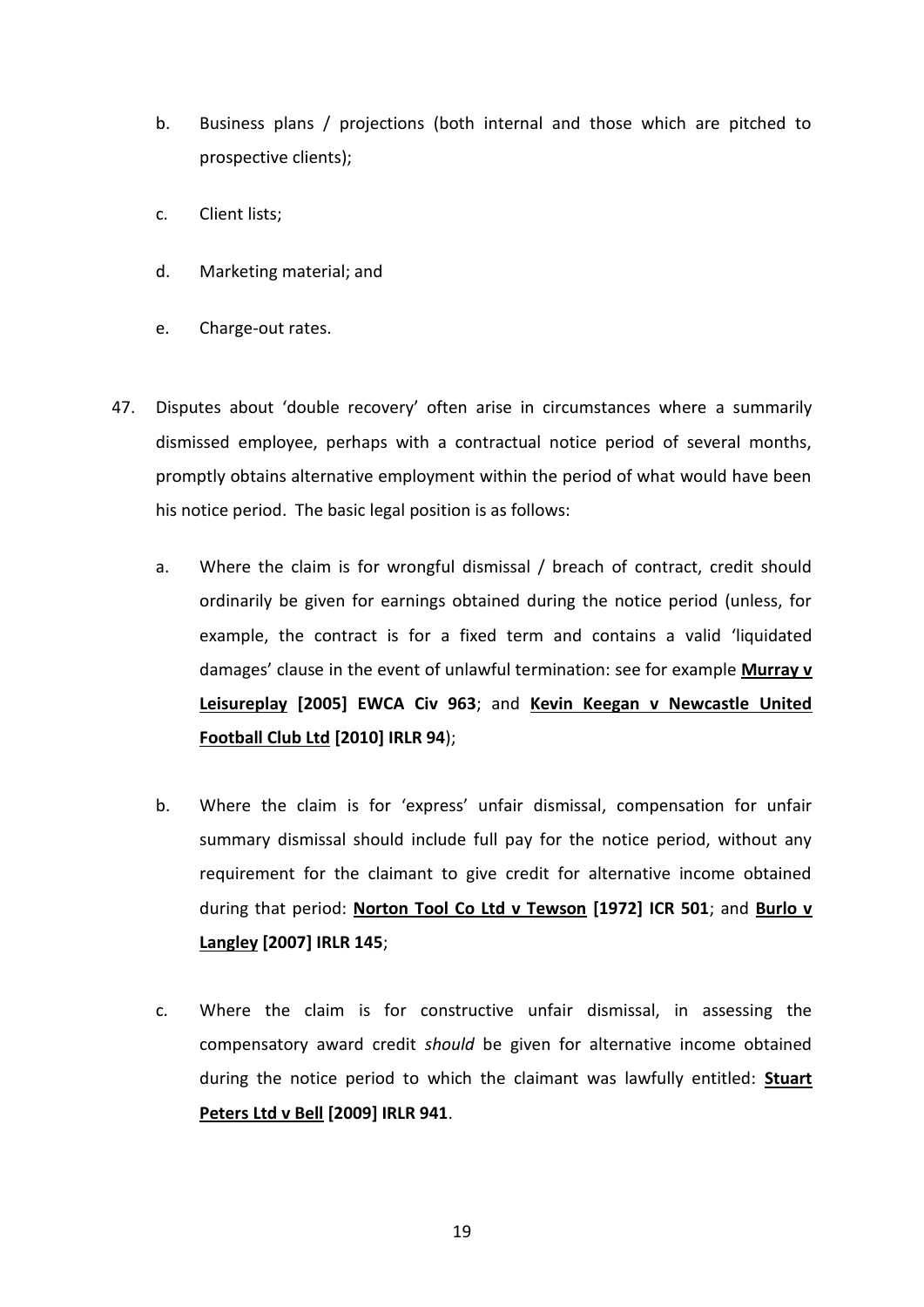48. An employee's unreasonable refusal to accept an offer of reemployment will be in breach of the duty to take reasonable steps to mitigate his/her financial losses: **Gbaja-Biamila v DHL International (UK) Ltd [2000] ICR 730; Wilding v BT plc [2002] IRLR 524**; **Ministry of Defence v DeBique [2010] IRLR 471;** and **F & G Cleaners Ltd v Saddington [2012] (UKEAT/0140/11/JOJ)**. Whether or not a refusal is unreasonable is a question of fact for the Tribunal. In **DeBique**, the claimant, a serving female soldier, succeeded in a claim for indirect sex and race discrimination against the MoD, and was awarded £15,000 by way of compensation for injury to feelings. During her notice period the respondent offered her a posting which would, in the opinion of the Tribunal, have provided stability and adequately addressed her childcare difficulties. Accordingly, the claimant's refusal to accept this offer was deemed to be unreasonable, and she was therefore not entitled to be compensated for loss of earnings. The EAT noted, however, that Tribunals should not be too ready to criticise claimants for refusing offers of reemployment, stating (*per* Underhill P):

> "…if there is more than one reasonable response open to the wronged party, the wrongdoer has no right to determine his choice; it is where and only where the wrongdoer can show affirmatively that the other party has acted unreasonably in relation to his duty to mitigate that the defence will succeed…"

49. In the event of a defeat on liability where the claimant's losses are substantial, a respondent would be wise to give careful consideration to this possibility and the means by which it might be made more realistic to expect the claimant to return.

#### Pension loss

50. The law on pensions can be quite complex and, as stated above, in some cases it may be necessary and proportionate to instruct an actuarial expert to give an opinion as to the likely financial loss under this head.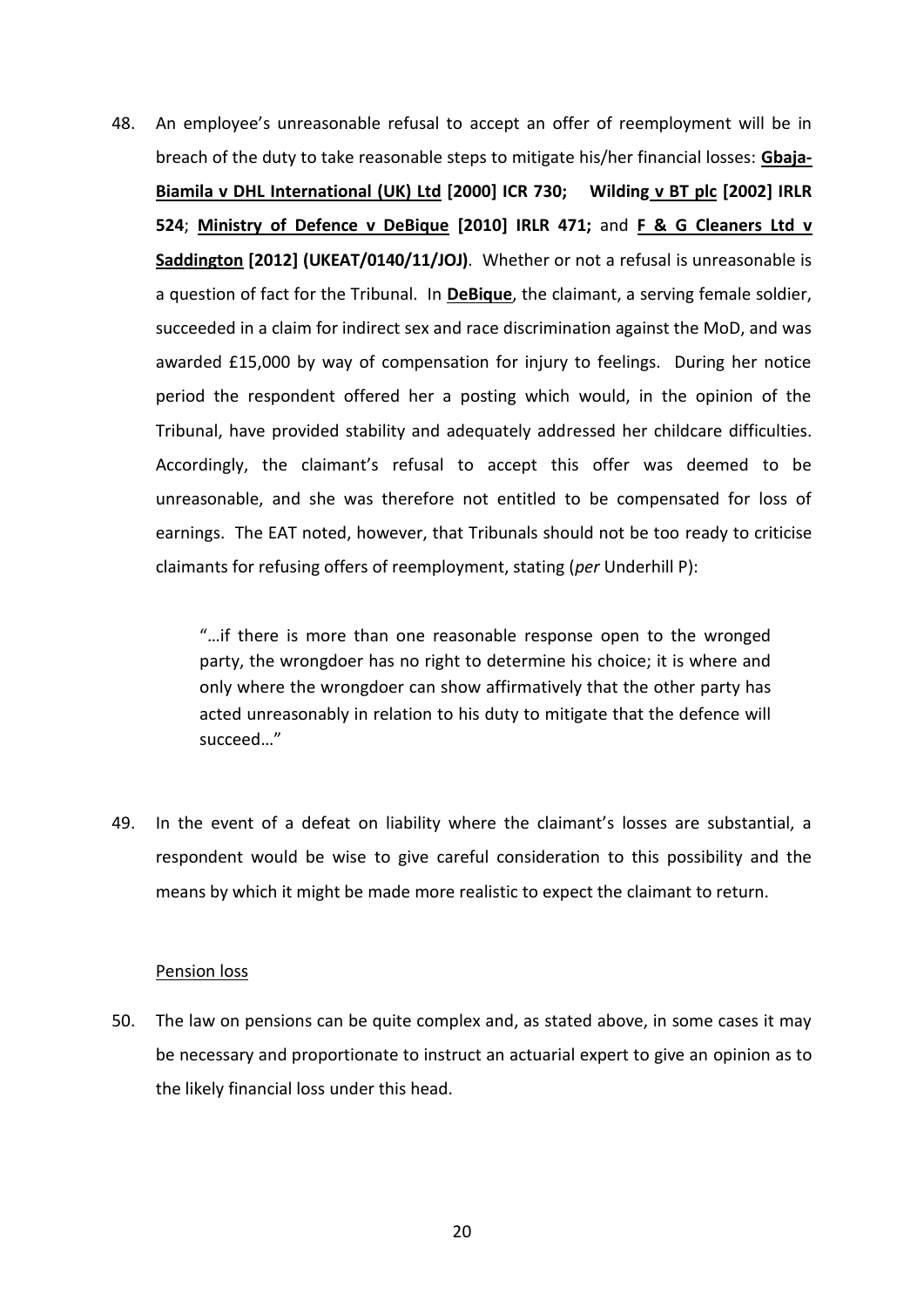- 51. It is obviously important to differentiate between final salary / defined benefit pension schemes on the one hand; and money purchase schemes on the other. As to the latter, the claimant's loss flowing from his/her dismissal will generally be the prospective value of their former employer's pension contributions (up to and until the point in time when claimant is able to obtain comparable pension benefits from a new employer<sup>4</sup>) – which can be relatively straightforward to calculate. As to the former, the position is often more complicated, mainly because the hypothetical value of the claimant's pension (including, in most final salary schemes, a significant lump sum payment upon retirement) will vary significantly, depending on (*inter alia*):
	- a. For what period the Tribunal considers that the claimant would, but for the unlawful termination, have remained in the respondent's employ; and
	- b. How the Tribunal considers the claimant would, but for the unlawful termination (and taking into account (a) above), have progressed within the respondent organisation over time (e.g. promotion prospects, salary increases).
- 52. It is common for Tribunals to determine these sorts of speculative issues on a percentage chance basis.
- 53. The provisions of the 'Purple Book' are generally the starting point for Tribunals in their assessment of pension loss. The two main approaches suggested and explained by these Guidelines are: (i) the simplified approach; and (ii) the substantial loss approach.
- 54. For most cases the simplified approach will be appropriate. Para. 4.11 of the Purple Book states that this essentially involves three stages of assessment:

<u>.</u>

 $4$  Assuming that the accrued rights are transferable  $-$  although there may still be ongoing loss in such circumstances.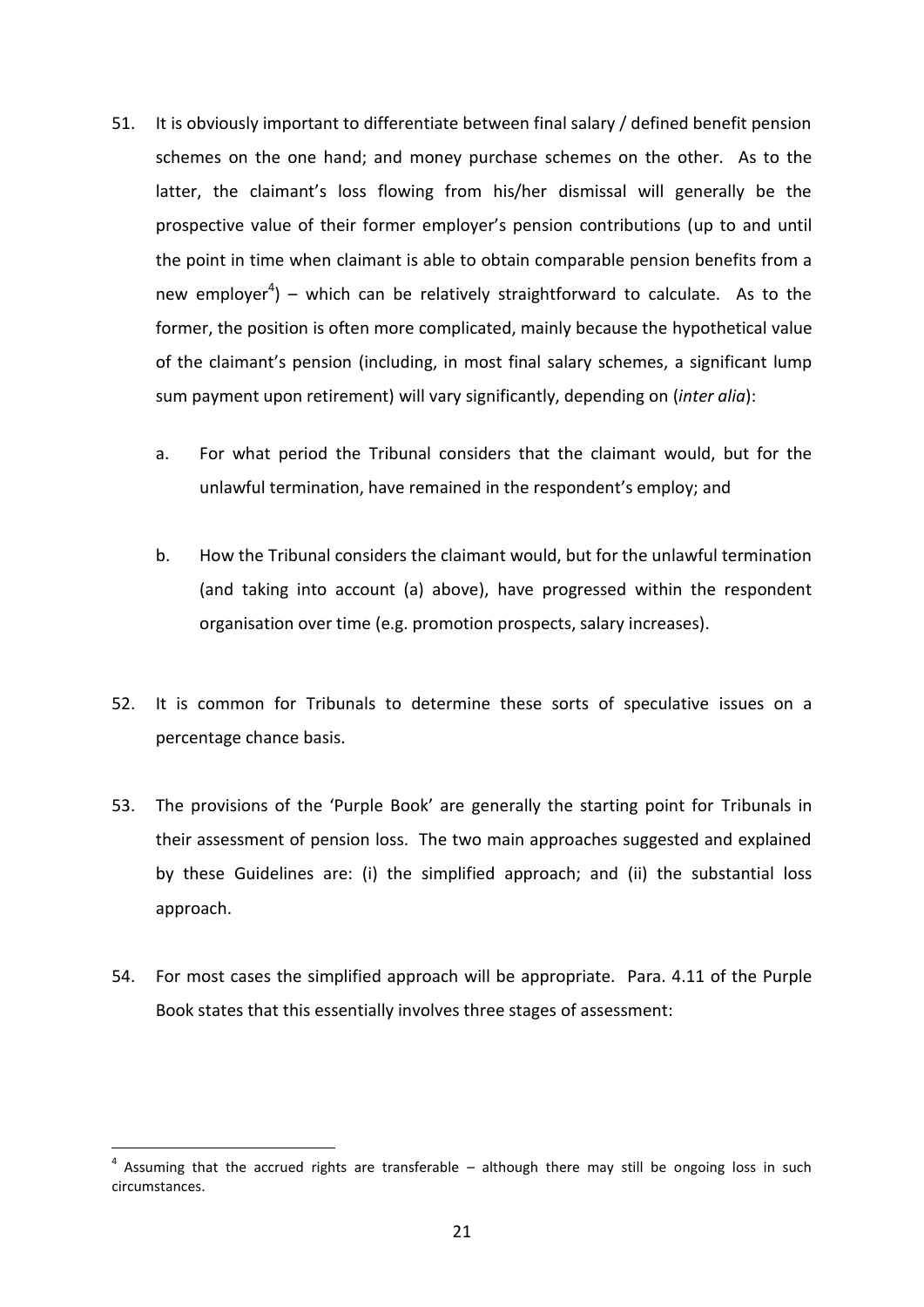- a. in the case of a final salary scheme, the loss of the enhancement to the pension already accrued because of the increase of salary which would have occurred had the applicant not been dismissed;
- b. in all cases, the loss of rights accruing up to the hearing; and
- c. the loss of future pension rights.
- 55. The substantial loss approach is summarised at para. 4.12 of the Purple Book; in essence, it "uses actuarial tables comparable to the Ogden Tables to assess the current capitalised value of the pension rights which would have accrued up to retirement". The actuarial tables (in Appendices  $4 - 7$ ) take into account the following factors:
	- a. Age at dismissal;
	- b. Retirement age;
	- c. Gender; and
	- d. Whether the pension was a final salary or money purchase scheme.
- 56. Adopting the substantial loss approach may be appropriate in cases where:
	- a. the claimant is considered likely to suffer career long loss;
	- b. the claimant was employed by the respondent for a substantial period of time;
	- c. the employment was of a particularly stable nature; and/or
	- d. the claimant is of an age where s/he is less likely obtain new employment.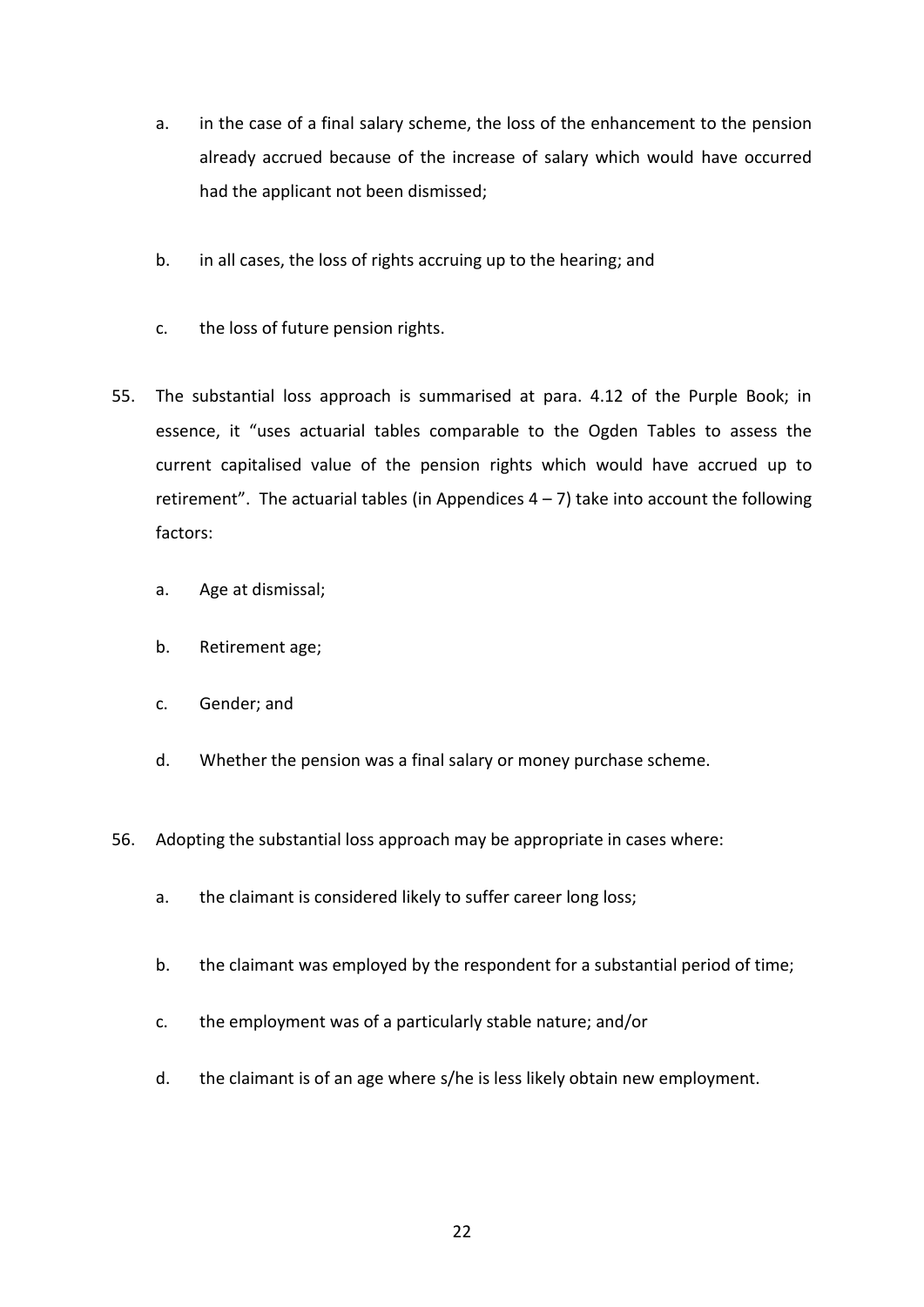57. For further guidance on this potentially thorny issue, see in particular paras.  $4.7 - 4.14$ of the Purple Book; and the observations of HHJ McMullen QC in **Sibbit v The Governors of St Cuthbert's Catholic Primary School [2010] UKEAT 0070/10/ZT**.

### The law on injury to feelings / psychiatric injury

- 58. It is trite law, but worth remembering, that compensation for injury to feelings ("**ITF**") is compensatory in nature and not punitive. In cases of blatant and egregious discrimination, it is tempting for representatives to focus their evidence and submissions on the seriousness / gravity of the employer's conduct. Doing so at the remedy stage is appropriate but the focus of the evidential enquiry and submissions to the Tribunal should be on the personal, practical and/or medical effects that the unlawful conduct has had on the particular complainant. A robust claimant may shrug off egregious discrimination whereas a less robust one may be far more hurt by less serious misconduct: **Essa v Laing [2004] ICR 746 CA**.
- 59. The Tribunal's assessment of compensation for ITF should not be influenced by the extent of its disapproval of the respondent's unlawful conduct. In **Ministry of Defence v Cannock [1994] IRLR 509**, the EAT held (at para. 144) that:

"It is wrong for Industrial Tribunals to make an award on the basis that it has or must have within it some kind of deterrent element, either *pour encourager* the MoD or *les autres*....... We should make it clear that an award of damages for injury to feelings is solely based on principles of compensation…"

60. In **HM Prison Service v Salmon [2001] IRLR 425** the EAT (at para. 29) highlighted the need for Tribunals to avoid double recovery, in circumstances where separate heads of loss are being claimed for (i) injury to feelings; and (ii) psychiatric damage. The EAT held that in such cases it may well appropriate to make one award:

> "In a given case it may be impossible to say with any certainty or precision when the distress and humiliation that may be inflicted on the victim of discrimination becomes a recognised psychiatric illness such as depression. 'Injury to feelings' can cover a very wide range. At the lower end are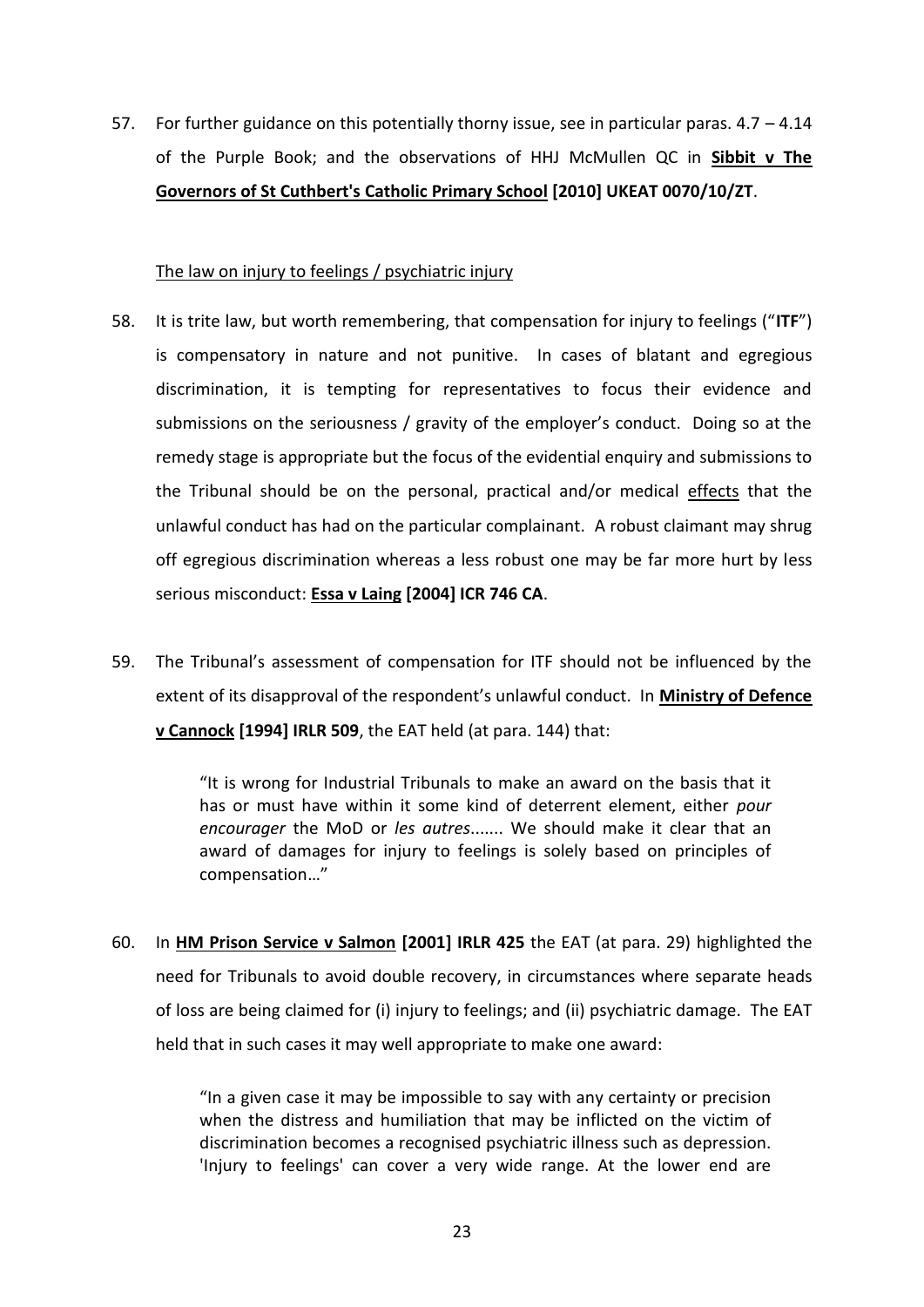comparatively minor instances of upset or distress, typically caused by oneoff acts or episodes of discrimination....But at the upper end the victim is likely to be suffering from serious and prolonged feelings of humiliation, low self-esteem and depression; and in these cases it may be fairly arbitrary whether the symptoms are put before the tribunal as a psychiatric illness, supported by a formal diagnosis and/or expert evidence. It appears from an article to which we were helpfully referred in *Equal Opportunities Review* for September/October 2000, in which recent compensation awards in discrimination cases are reviewed, that tribunals in such cases do sometimes treat 'stress and depression' as part of the injury to be compensated for under the heading 'injury to feelings'; and we can see nothing wrong in principle in a tribunal taking that course, provided it clearly identifies the main elements in the victim's condition which the award is intended to reflect (including any psychiatric injury) and the findings in relation to them. But where separate awards are made, tribunals must be alert to the risk that what is essentially the same suffering may be being compensated twice under different heads".

61. It is also imperative that the Tribunal keeps a sense of proportion. Thus, *per* the EAT

# (at p.283B-D) in **HM Prison Service v Johnson [1997] ICR 275**:

"(i) Awards for injury to feelings are compensatory. They should be just to both parties. They should compensate fully without punishing the tortfeasor. Feelings of indignation at the tortfeasor's conduct should not be allowed to inflate the award.

(ii) Awards should not be too low, as that would diminish respect for the policy of the anti-discrimination legislation. Society has condemned discrimination and awards must ensure that it is seen to be wrong. On the other hand, awards should be restrained, as excessive awards could, to use the phrase of Sir Thomas Bingham M.R., be seen as the way to "untaxed riches."

(iii) Awards should bear some broad general similarity to the range of awards in personal injury cases. We do not think this should be done by reference to any particular type of personal injury award, rather to the whole range of such awards.

(iv) In exercising their discretion in assessing a sum, tribunals should remind themselves of the value in everyday life of the sum they have in mind. This may be done by reference to purchasing power or by reference to earnings.

(v) Finally, tribunals should bear in mind Sir Thomas Bingham's reference to the need for public respect for the level of awards made".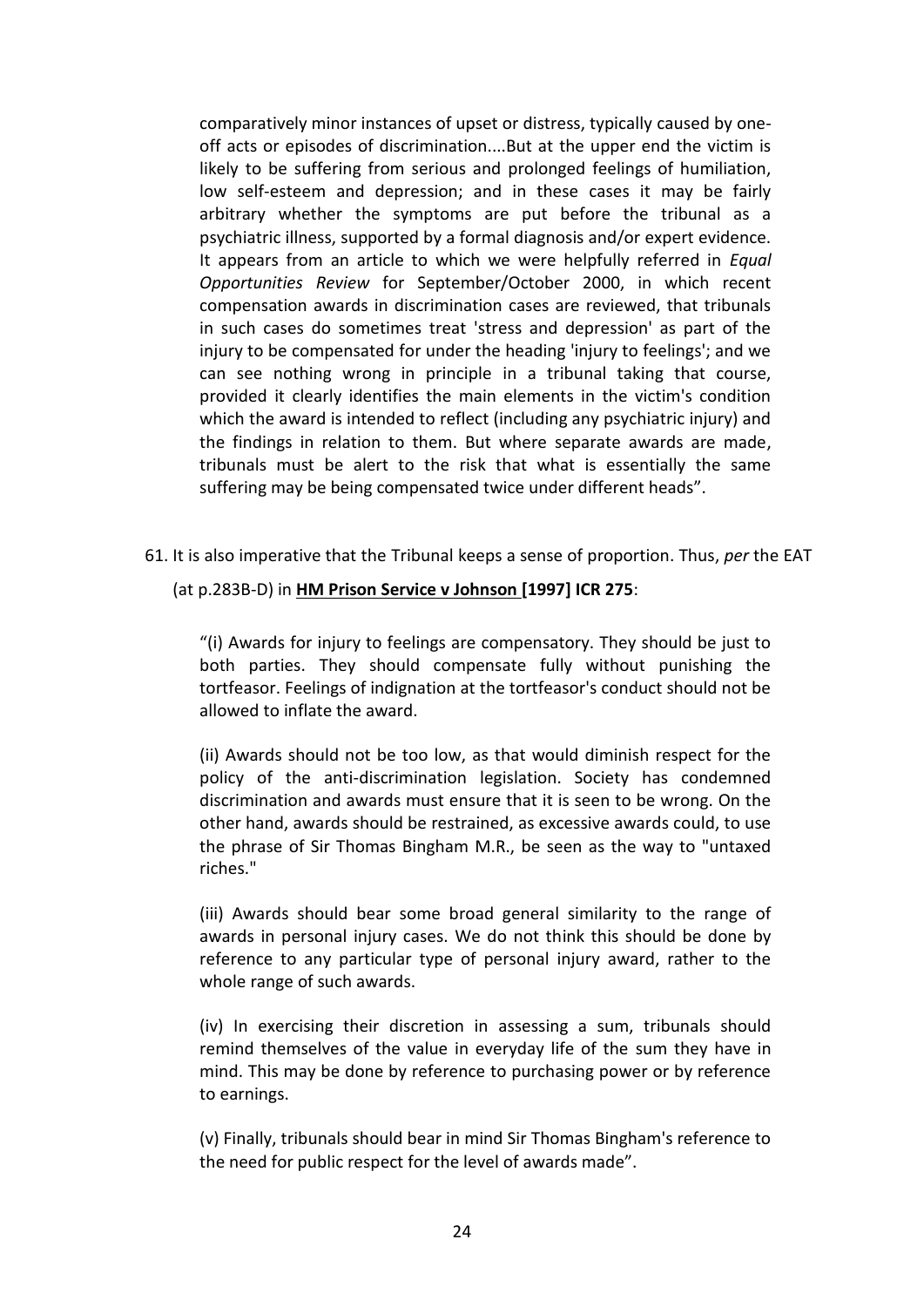- 62. As to the ranges of awards for ITF, these were updated by the EAT in **Da'Bell v NSPCC [2010] IRLR 19** as follows:
	- a. Upper band: **£18,000 – £30,000**. The most serious cases, such as where there has been a lengthy campaign of discriminatory harassment. Only in the most exceptional case should an award of compensation for ITF exceed £30,000;
	- b. Middle band: **£6,000 – £18,000**. The middle band should be used for serious cases which do not merit an award in the highest band; and
	- c. Lower band: **Up to £6,000**. Less serious cases, such as where the act of discrimination is an isolated or one off occurrence. It is generally considered that £500 is roughly the 'baseline' level of award, as anything lower risks being regarded as so low as not to be a proper recognition for ITF.
- 63. More 'case specific' guidance can be obtained from Harvey's discrimination quantum reports. It is important, however, to:
	- a. check the date on which the comparable award(s) were made;
	- b. check whether the award has been 'uprated' to take into account inflation; and, if not,
	- c. use an 'inflation calculator' (available on e.g. Lawtel) to calculate the approximate value of the award in 'today's money'.
- 64. As to guidelines for awards for psychiatric damage, the JSB Guidelines for the Assessment of General Damages in Personal Injury Cases<sup>5</sup> are instructive, as are quantum reports from Kemp & Kemp.

**The latest version is the 11<sup>th</sup> edition, published in September 2012.**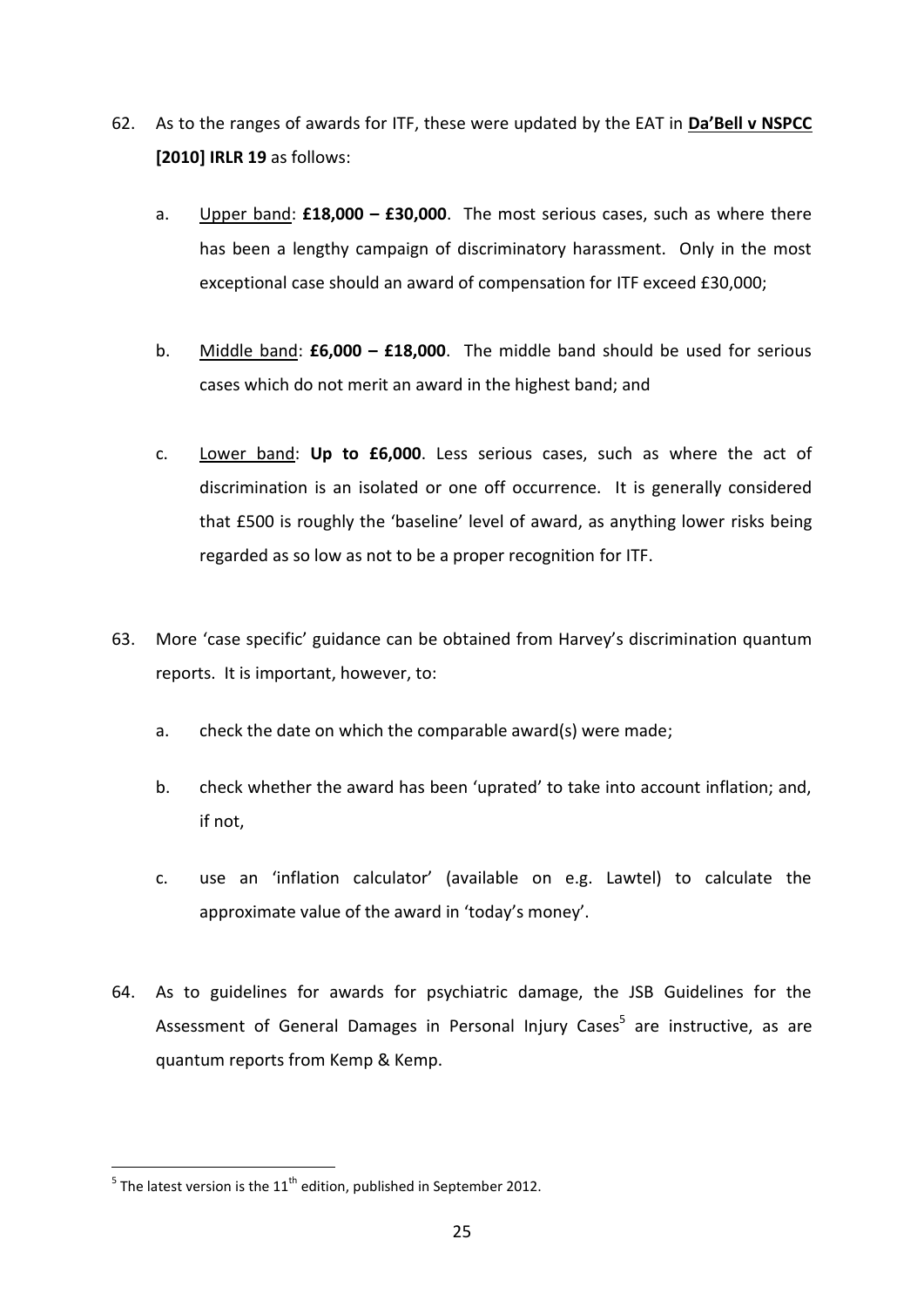# Aggravated / Exemplary Damages

65. These heads of damage are frequently cited on discrimination pleadings and/or schedules of loss; and are often 'lumped together'. They are, however, distinct legal concepts – as outlined below.

# *Aggravated Damages*

- 66. In order to justify an award of aggravated damages, the Tribunal must be satisfied that there was "high handed, malicious or insulting behaviour" on the part of the respondent(s): **Alexander v Home Office [1988] ICR 685**. However, in circumstances where such conduct is made out, it does not follow that the claimant is thereby entitled to a 'punitive' award of damages.
- 67. The true position is that where the threshold for aggravated damages is satisfied, the claimant is entitled to be compensated for the greater injury suffered by reason of the egregious conduct of the respondent. Even in aggravated damages cases the award is made to reflect the fact that the injury has been aggravated by the conduct of the employer, rather than to punish such conduct *per se*. The end result should be that the claimant receives compensation for the injury which s/he suffers, but no more than this. In **HM Prison Service v Salmon [2001] IRLR 425**, the EAT stated at para 23:

"…it is also clear that aggravated damages are awarded only on the basis, and to the extent, that the aggravating features have increased the impact of the discriminatory act or conduct on the applicant and thus the injury to his or her feelings: in other words, they form part of the compensatory award and do not constitute a separate, punitive, award…"

- 68. More recently in **Commissioner of the Metropolitan Police v Shaw [2012] ICR 464 EAT**, the EAT reiterated that aggravated damages:
	- a. are compensatory and not punitive; and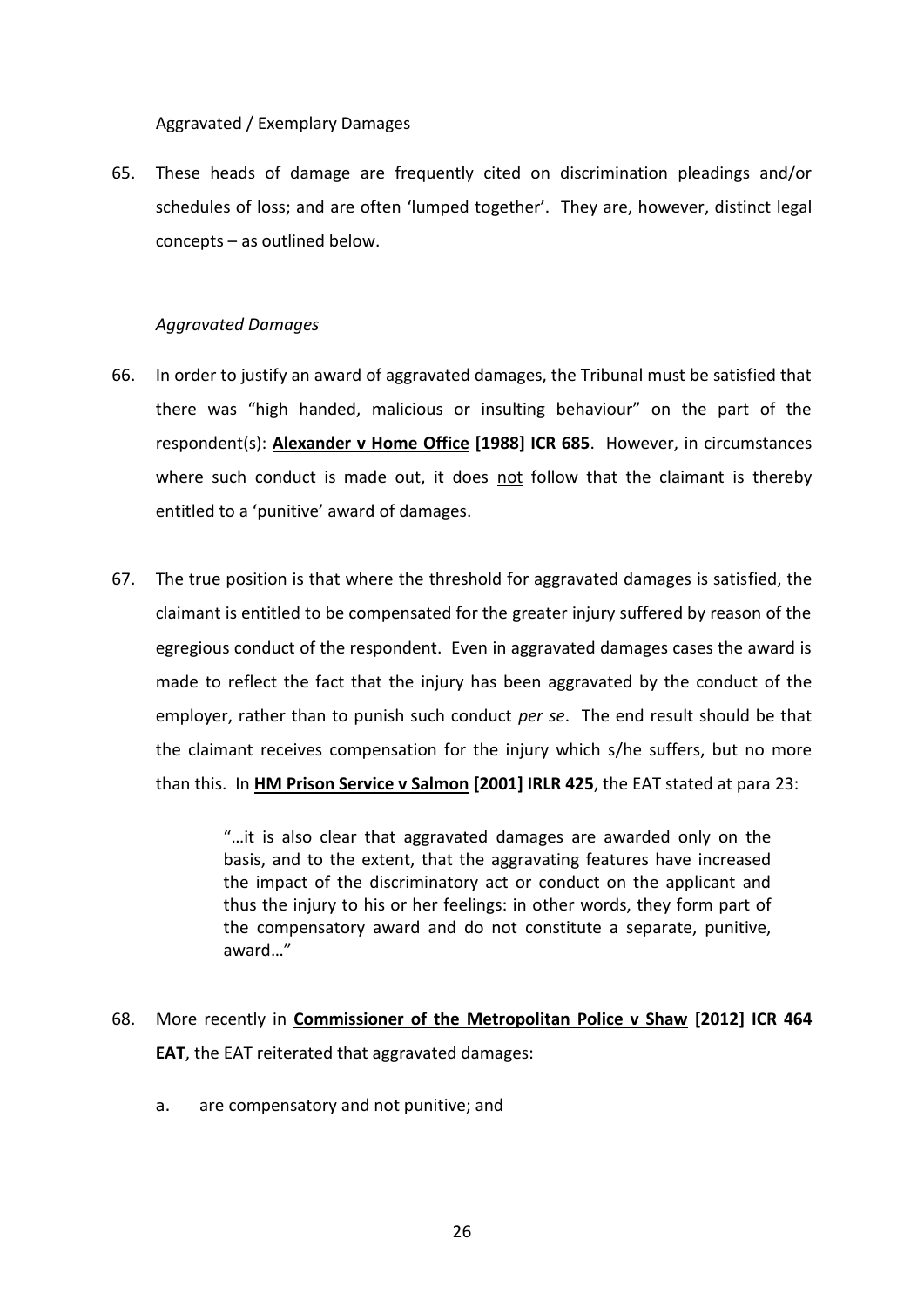- b. represent an aspect of injury to feelings rather than a wholly separate head of damages.
- 69. The EAT observed that although it is common sense for a Tribunal to look at the nature of the employer's conduct when assessing aggravated damages, the ultimate question is: what additional distress was caused to this particular employee by the aggravating feature(s) in question? In order to reduce the risk of a Tribunal awarding a punitive element within an aggravated damages award, the EAT suggested that Tribunals use the following wording in their judgments:

"*Injury to feelings in the sum of £X, incorporating aggravated damages in the sum of £Y*"

# *Exemplary Damages*

- 70. This head of damage is punitive; and is available in a narrow category of cases. In **Rookes v Barnard [1964] AC 1129** the House of Lords identified two categories of cases in which awards of exemplary damages may be permissible:
	- a. Arbitrary or unconstitutional action by the servants of the government ("…for the servants of the government are also the servants of the people and the use of their power must always be subordinate to their duty of service ..."); and
	- b. Where the defendant's conduct "…has been calculated by him to make a profit for himself which may well exceed the compensation payable to the plaintiff..."
	- 71. As regards the first category of cases, in **Cassell & Co v Broome [1972] 1 All ER 801**, Lord Reed stated that:

*"…*The contrast is between 'the government' and private individuals. Local government is as much government as national government, and the police and many other persons are exercising governmental functions. It was unnecessary in *Rookes v Barnard* to define the exact limits of the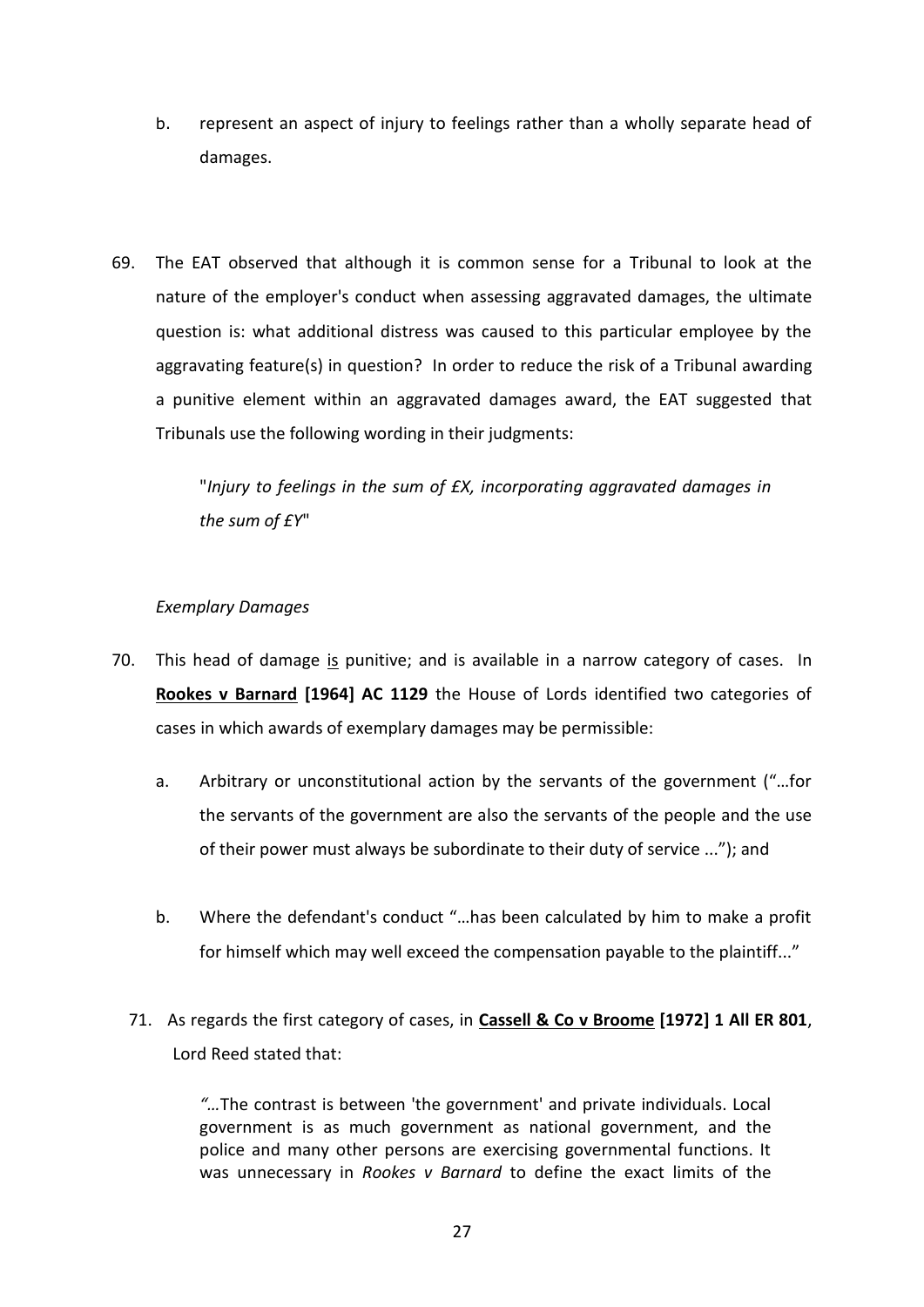category. I should certainly read it as extending to all those who by common law or statute are exercising functions of a governmental character…"

72. In **Bradford City Metropolitan Council v Arora [1990] ICR 226**, the claimant failed in a job application by reason of unlawful discrimination. The Court of Appeal concluded that the interviewing of the applicant for a senior position in a college for which the Council had authority was properly to be regarded as an exercise of a public function by a public authority of attracting an award of exemplary damages for its abuse. By contrast, in **Virgo Fidelis Senior School v Boyle [2004] IRLR 268**, the EAT held that the management of a voluntary aided-school were not agents or servants of the Government, in the sense required for an award of exemplary damages to be permissible.

# 73. In **Michalak v Mid Yorkshire Hospitals NHS Trust & Others [2011] (ET 1810815/2008)**,

a Tribunal made an award of exemplary damages in recognition of the discriminatory manner in which the respondent had handled the suspension of the claimant (a consultant doctor), in particular by:

- a. Failing to carry out proper reviews;
- b. Failing to allow the claimant to return to work when, as a matter of fact, the suspension had lapsed;
- c. Not telling the truth to the National Clinical Advisory Service in order to obtain their endorsement of the claimant's continuing suspension;
- d. Unlawfully continuing the claimant's extension beyond six months, despite the fact that no criminal activity was suspected; and
- e. When the claimant sought to challenge her suspension in the High Court, the respondent opposed the application and relied upon "wholly untruthful" witness evidence of a HR representative.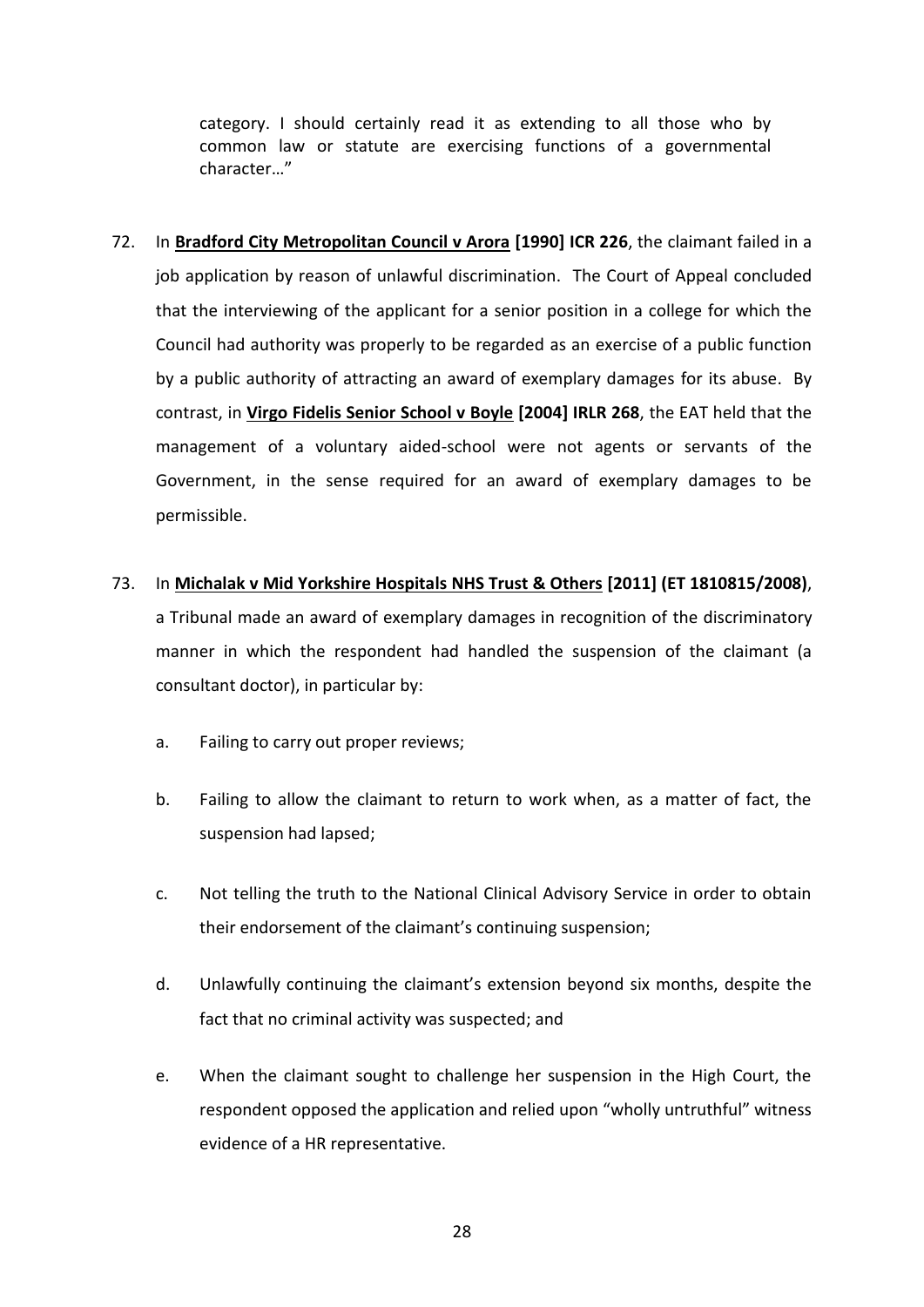- 74. The Tribunal concluded that those circumstances "properly amount to oppressive, arbitrary or unconstitutional action by the servants of the Government".
- 75. Further detailed guidance on aggravated damages was provided by the EAT in **Ministry of Defence v Fletcher [2010] IRLR 25**, at paras. 96 – 118.
- 76. Even if a claimant does successfully demonstrate that the criteria for an award of exemplary damages are satisfied, the quantum of such awards tends to be low. For example, in **Arora** the CA reinstated the Tribunal's award of £1,000 (circa. £2,200 RPI); and in **Michalak** the award was £4,000. In **Ministry of Defence v Fletcher** a total of £7,500 was awarded.

### Interest

- 77. Pursuant to the Employment Tribunals (Interest) Order 1990 [\(SI 1990/479\)](https://www.lexisnexis.com/uk/legal/search/enhRunRemoteLink.do?ersKey=23_T15777668749&langcountry=GB&backKey=20_T15777668750&linkInfo=F%23GB%23UK_SI%23num%251990_479s_Title%25&service=citation&A=0.5118150552813983), where the whole or any part of a sum of money (other than costs or expenses) that has been required to be paid to a party under an award or other determination of an employment tribunal (known as a "relevant decision") remains unpaid, it shall:
	- a. automatically carry interest at a stipulated rate as from the end of a period of 42 days beginning with the date when the document recording the award was sent to the parties (such date being known as the "relevant decision day");
	- b. In practical terms, therefore, interest only starts to accrue on the expiry of the 6 week time limit for appealing the Tribunal's decision to the EAT;
	- c. The applicable interest rate is that specified by [section](https://www.lexisnexis.com/uk/legal/search/enhRunRemoteLink.do?ersKey=23_T15777668749&langcountry=GB&backKey=20_T15777668750&linkInfo=F%23GB%23UK_ACTS%23section%2517%25sect%2517%25num%251838_110a%25&service=citation&A=0.2767917903782747) 17 of the Judgments Act 1838 on the relevant decision day – currently 8% per annum.
- 78. With regard to compensation for unlawful discrimination, the Tribunal's jurisdiction to award interest is not limited only to interest in respect of late payment (on the basis set out above), but there exists an additional discretionary power to award interest on the value of the award itself. This power derives from the Employment Tribunals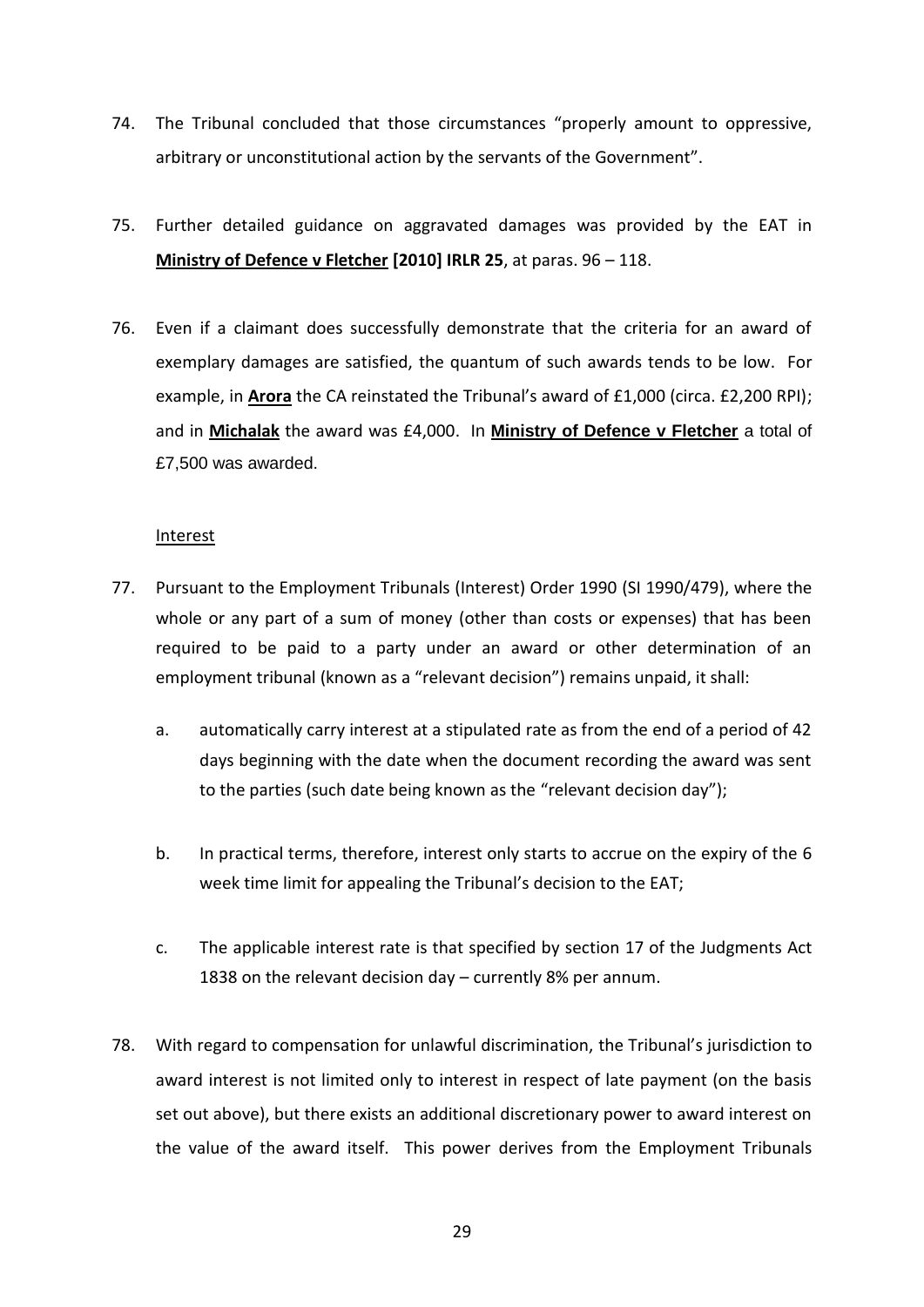(Interest on Awards in Discrimination Cases) Regulations 1996 [SI 1996/2803](https://www.lexisnexis.com/uk/legal/search/enhRunRemoteLink.do?ersKey=23_T15777705116&langcountry=GB&backKey=20_T15777705117&linkInfo=F%23GB%23UK_SI%23num%251996_2803s_Title%25&service=citation&A=0.9799092607273298) $^6$ ; and the position is as follows:

- a. The Tribunal must consider whether to make an award, even in the absence of a formal application;
- b. There is no obligation to make an award of interest, but a Tribunal which decides not to do so must give reasons for that decision;
- c. The discretion relates to the decision whether or not to award interest at all; if the Tribunal decides to make an award, there is no discretion as to the manner in which it is to be calculated, nor (save in exceptional circumstances – see below) the period for which it shall be awarded;
- d. Where interest is awarded, it will be calculated as simple interest accruing from day to day. In England and Wales, the rate is that from time to time prescribed for the Special Investment Account ("**SIA**") under Rule 27 (1) of the Court Fund Rules 1987 – currently 0.5%;
- e. Note that for discrimination cases involving a course of conduct extending over a lengthy period, the SIA rate used to be far more generous; the SIA rate has diminished over time as follows:
	- i. 6% from  $1^{st}$  February 2002 to  $31^{st}$  January 2009;
	- ii. 3% from  $1^{st}$  February 2009 to 31st May 2009;
	- iii.  $1.5\%$  from  $1^{st}$  June 2009 to 30<sup>th</sup> June 2009;
	- iv. From 1 July 2009, 0.5%.

<u>.</u>

 $<sup>6</sup>$  Section 139 (1) of the EqA 2010 provides for regulations to be made enabling Tribunals to include interest on</sup> an amount awarded in proceedings under the Act. At present, the 1996 Order remains applicable: see the Equality Act 2010 (Commencement No. 4, Savings, Consequential, Transitional, Transitory and Incidental Provisions and Revocations) Order 2010 (SI 2010 / 2317), Sch. 7, Art. 21 (1).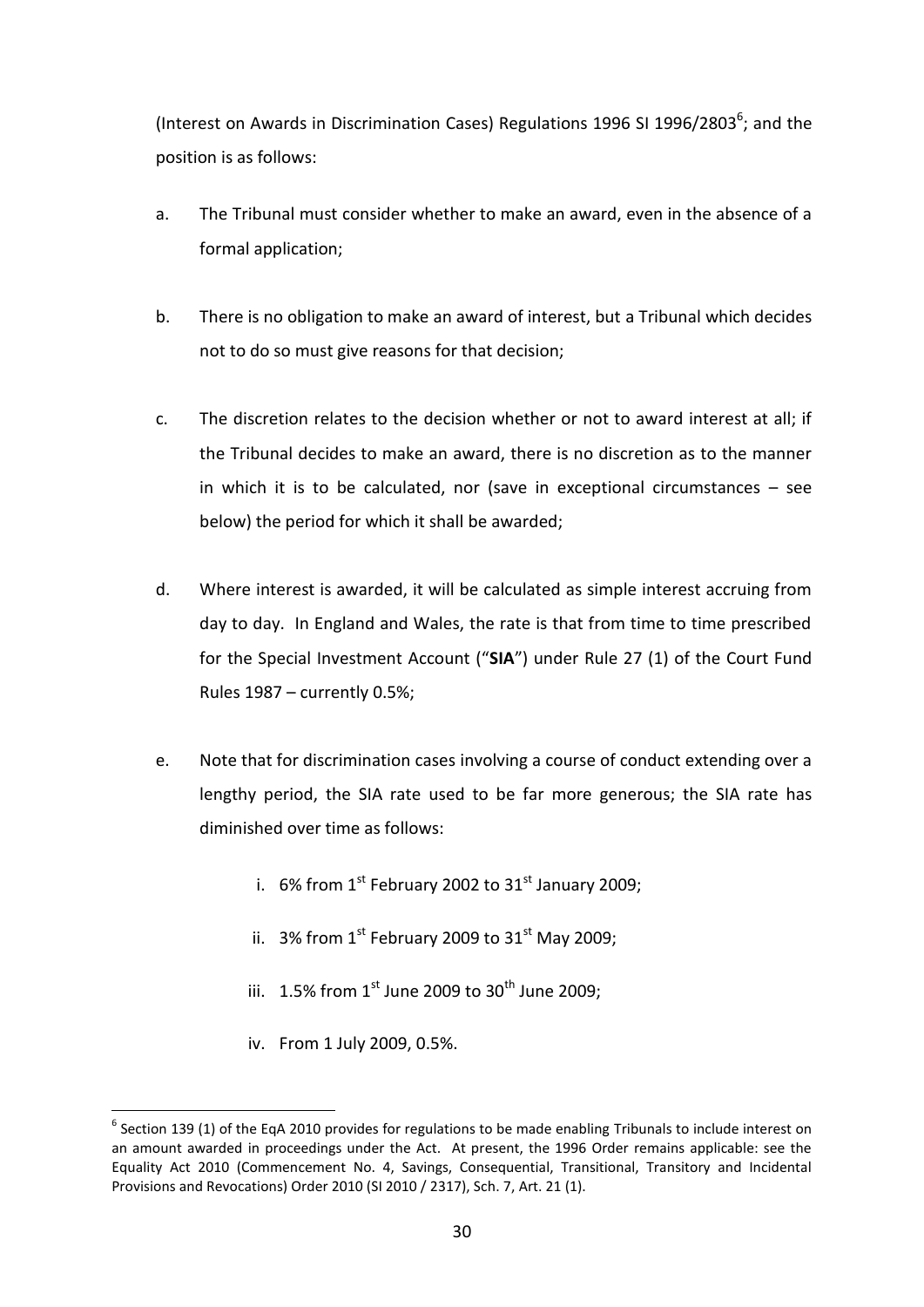- f. Where the SIA has varied over the relevant period, a Tribunal may apply a median or average of the applicable rates;
- g. Interest on ITF awards should be calculated according to the whole of the relevant period (i.e. from the date of discrimination to the date on which the interest calculation is made);
- h. For all other types of discrimination award, interest will be payable only for half the relevant period. In practical terms, the Tribunal will identify a 'midpoint date' which is the halfway point between the date on which the act of discrimination complained of occurred and that date on which the interest is being calculated;
- i. Where interest is awarded, there is a very limited power for Tribunals calculate the amount by reference to a different period of time; it may do so only if there are "exceptional circumstances" (either relating to the whole award or a particular sum) and "serious injustice" would be caused by awarding interest for the specified periods;
- j. The Tribunal must set out in its written statement of reasons a statement of the total amount of interest awarded, together with a breakdown of its calculation;
- k. As regards interest in respect of late payment of discrimination awards, instead of interest accruing from the 42nd day after the relevant decision day, it will begin to accrue on the day *immediately following* the relevant decision day. However, no interest for late payment will be payable if payment of the full amount of the award is made by the respondent within 14 days after the relevant decision day.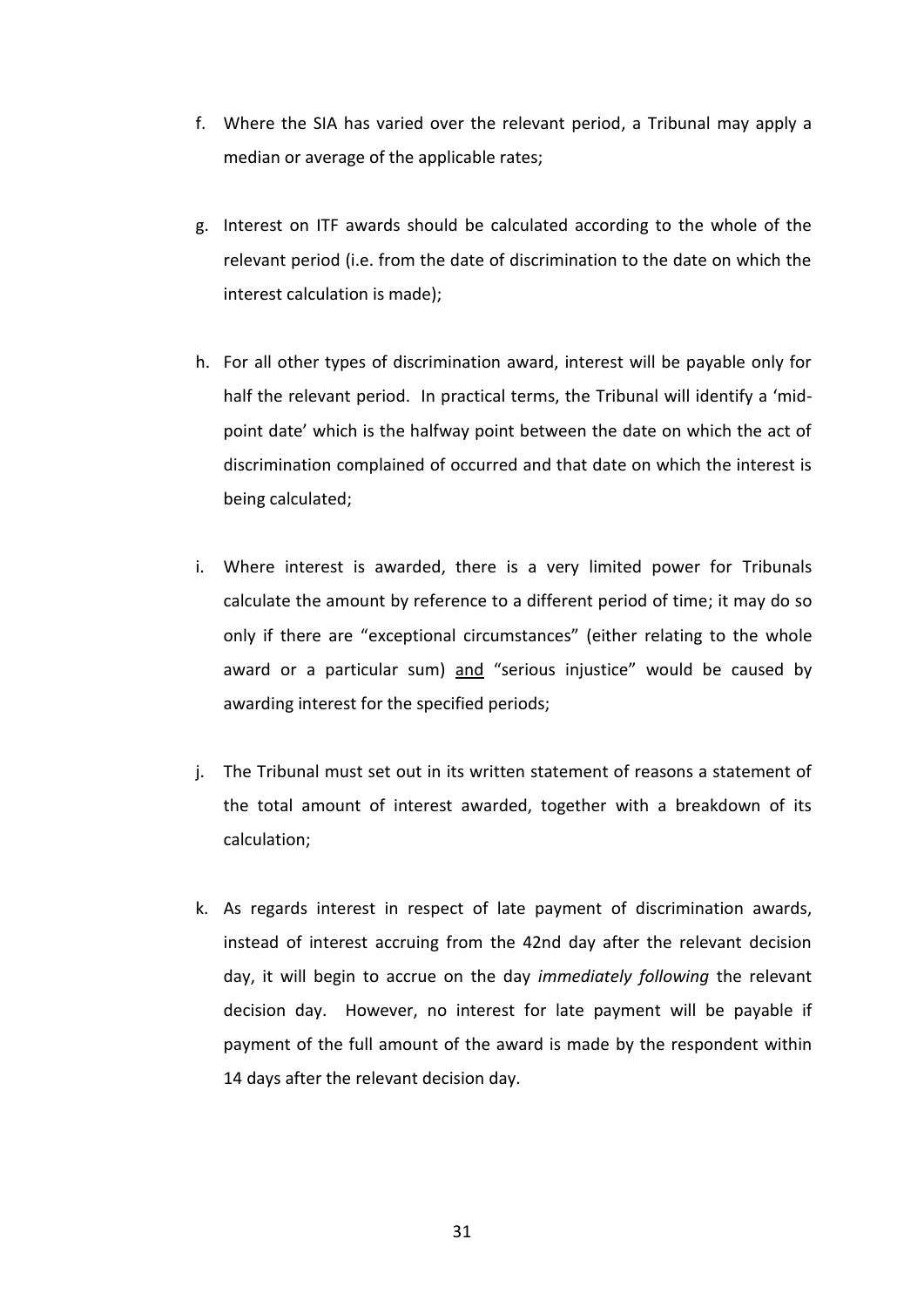# Apportionment / Contribution

- 79. In **London Borough of Hackney v Sivanandan & Others [2011] ICR 1374**, the EAT (Underhill P) provided the following guidance on the rules of apportionment in Tribunal discrimination claims:
	- a. Where the same "indivisible damage" is caused by more than one party, each is liable for the whole of the damage. This situation may arise where:
		- i. there are concurrent tortfeasors i.e. joint tortfeasors liable for the same unlawful act (for example where an employer is held vicariously liable for the discriminatory act(s) of its employee); or
		- ii. there are multiple tortfeasors who separately contribute to the same damage.
	- b. Where the damage is "divisible", i.e. where it is possible to distinguish between the damage caused by different tortfeasors, each tortfeasor is liable to compensate the claimant only for that part of the damage attributable to it.
- 80. In the situation described at (a) above, one tortfeasor who is liable to the claimant for all the damage may, under the Civil Liability (Contribution) Act 1978, claim a contribution from other tortfeasor(s) who have contributed to the damage in question. However, the Tribunal has no jurisdiction to determine such a claim, and it must be pursued in the civil courts: **Brennan & Others v Sunderland City Council [2012] (UKEAT/0286/11/SM)**, at paras. 9 – 21**.**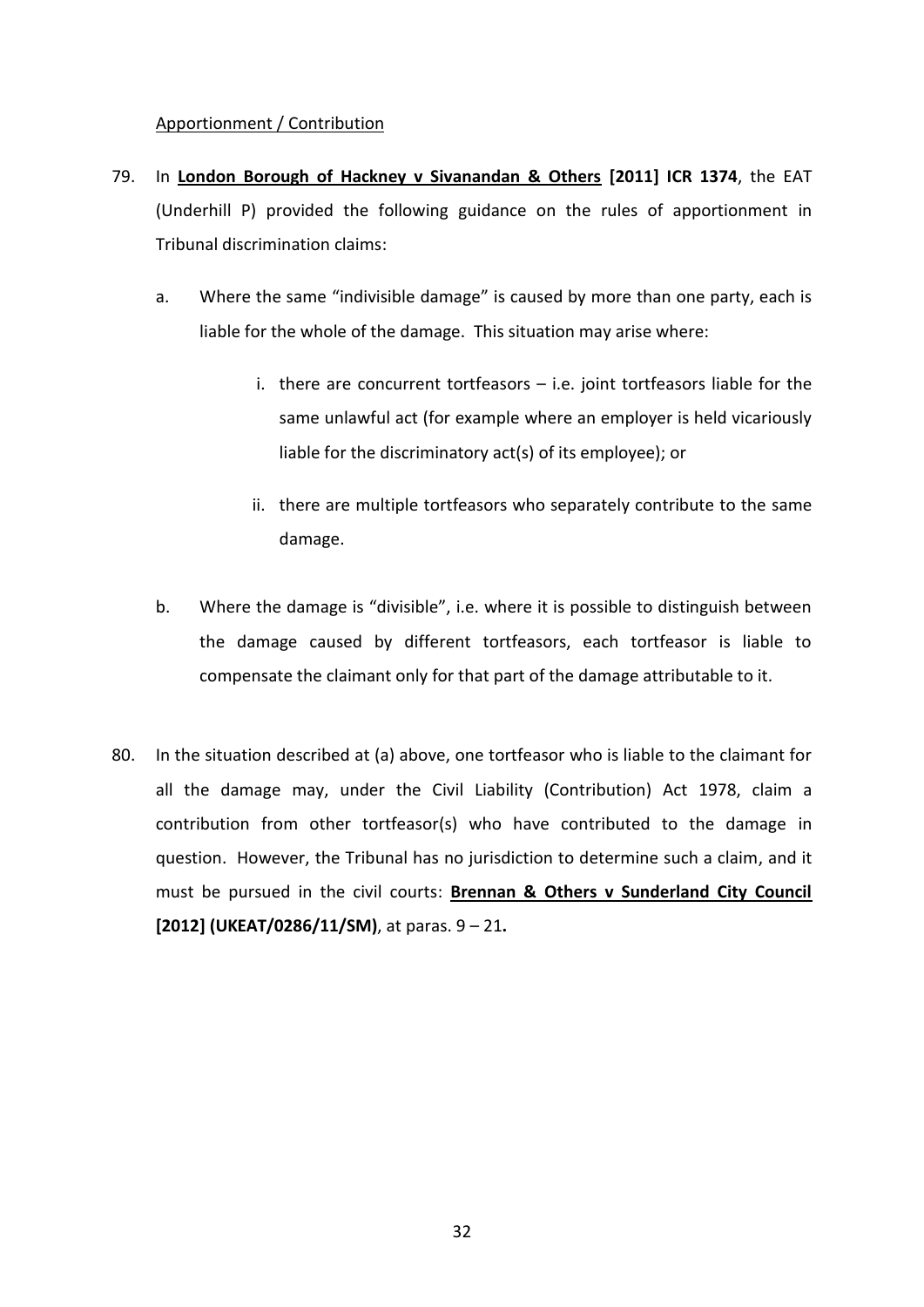## **Other Remedies**

# Interim Relief

- 81. This is a potentially potent remedy and operates as follows:
	- a. It applies to specific categories of automatic unfair dismissal only eg whistleblowing, trade union membership and activities<sup>7</sup>, raising health and safety issues and other protected activities;
	- b. The employee has 7 days from the effective date of termination to apply to the Tribunal (s128(2) ERA);
	- c. The Tribunal is then obliged to hear the application "as soon as practicable after receiving the application" (s128(3) ERA);
	- d. If, on hearing the application, "it appears to the tribunal that it is *likely* that on determining the complaint" (s129(1) ERA) the employer will be found to have breached s103A ERA it may make an order for interim relief pending the determination of the complaint at a full hearing;
	- e. The orders which the Tribunal may make under s129 ERA, pending the determination of the complaint are:
		- i. To reinstate the employee (if the employer consents); or, if not,
		- ii. To reengage the employee in another job but on equivalent terms and conditions (subject to the consent of the employer and the employee, the consent of the employee not to be unreasonably withheld); or, if not,

<sup>&</sup>lt;u>.</u> <sup>7</sup> See ss161-167 Trade Union and Labour Relations (Consolidation) Act 1992 for parallel provisions in relation to trade union victimisation.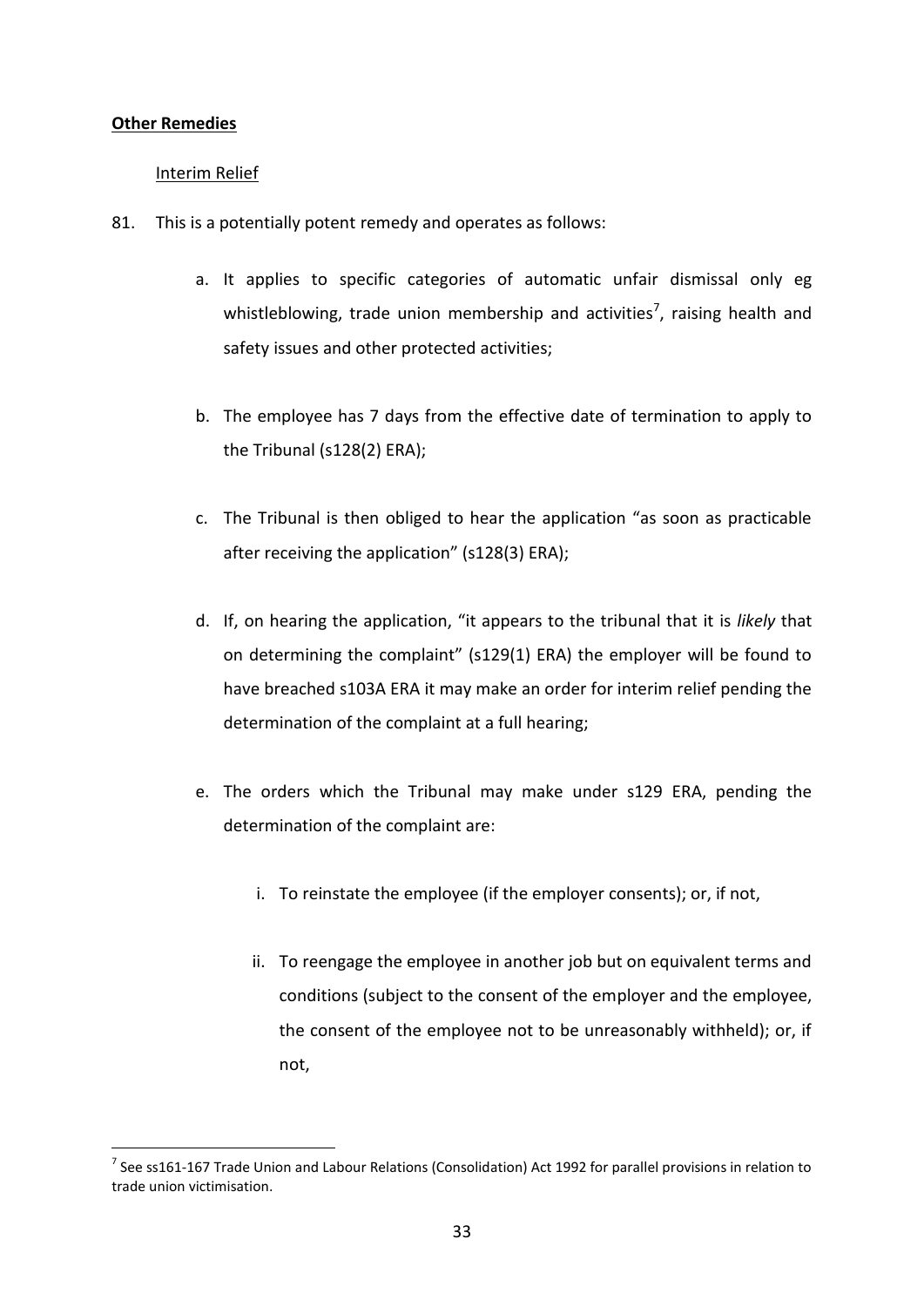- iii. To continue the employee's contract of employment.
- f. Under s. 130 ERA an order for the continuation of the contract of employment requires that in relation to pay and benefits the employee be treated as if he had not been dismissed.

### 82. However, note **Ministry of Justice v Sarfraz [2011] IRLR 562, EAT:**

- a. "In this context 'likely' does not mean simply 'more likely than not' that is at least 51% – but connotes a significantly higher degree of likelihood. .......'likely' connotes something nearer to certainty than mere probability". There have to better prospects than "a reasonable prospect of success"... "The tribunal should ask itself whether the claimant has established that he has a "pretty good" chance of succeeding in the final application to the tribunal". See, also, **Dandpat v The University of Bath and Anor [2009] UKEAT/0408/09/LA**: "We do in fact see good reasons of policy for setting the test comparatively high...... If the relief is granted the respondent is irretrievably prejudiced because he is obliged to treat the contract as continuing, and pay the claimant, until the conclusion of the proceedings; that is not consequence (sic) that should be imposed lightly."
- b. "Thus in order to make an order under ss. 128–129 the judge had to have decided that it was likely that the tribunal at the final hearing would find five things:
	- i. that the claimant had made a disclosure to his employer;
	- ii. that he believed that that disclosure tended to show one or more of the things itemised at (a)–(f) under s. 43B(1);
	- iii. that that belief was reasonable;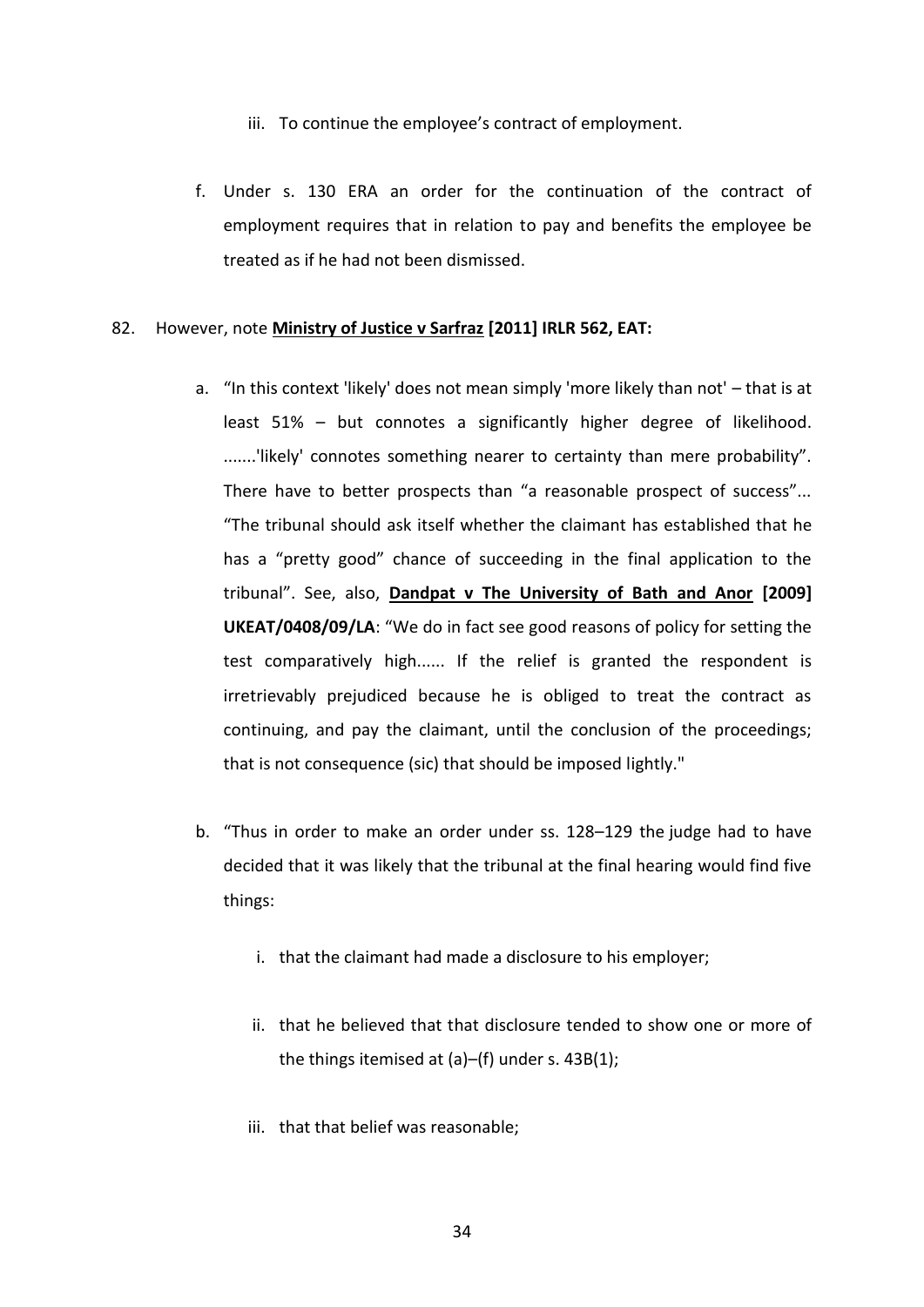- iv. that the disclosure was made in good faith; and
- v. that the disclosure was the principal reason for his dismissal.
- c. The application failed because it could not be said to be likely that the tribunal would conclude that the claimant's belief that his grievances disclosed a breach of legal obligations by the employer was reasonable.
- 83. For useful observations on procedure in interim relief applications: see **Dandpat v The University of Bath and Anor [2009] UKEAT/0408/09/LA** and **[2010] EWCA Civ 785**. See, also, the Underhill Review recommendation that oral evidence will not be received unless the Tribunal orders otherwise. Key issues in terms of preparation are:
	- a. Whether/how to present evidence. The general rule is that formal evidence is not necessary or desirable. The Tribunal should take a preliminary view on the material available.
	- b. For the respondent, whether to plead the Grounds of Resistance before the application hearing. This will frequently be advisable as the pleading will provide a useful basis for resisting the application.

## Reinstatement and Reengagement

84. Whilst such orders are rarely pursued by claimants, the current state of the job market, taken together with the judicial listing policy to list standard unfair dismissal claims (i.e. of one day duration before a judge sitting alone) within 16 weeks of issue may make such orders a more attractive proposition for claimants. The fact that a claimant does not tick the reinstatement or reengagement box (taken together, "reemployment") on the ET 1 form does not preclude them from asking the Tribunal to consider those remedies at the hearing itself.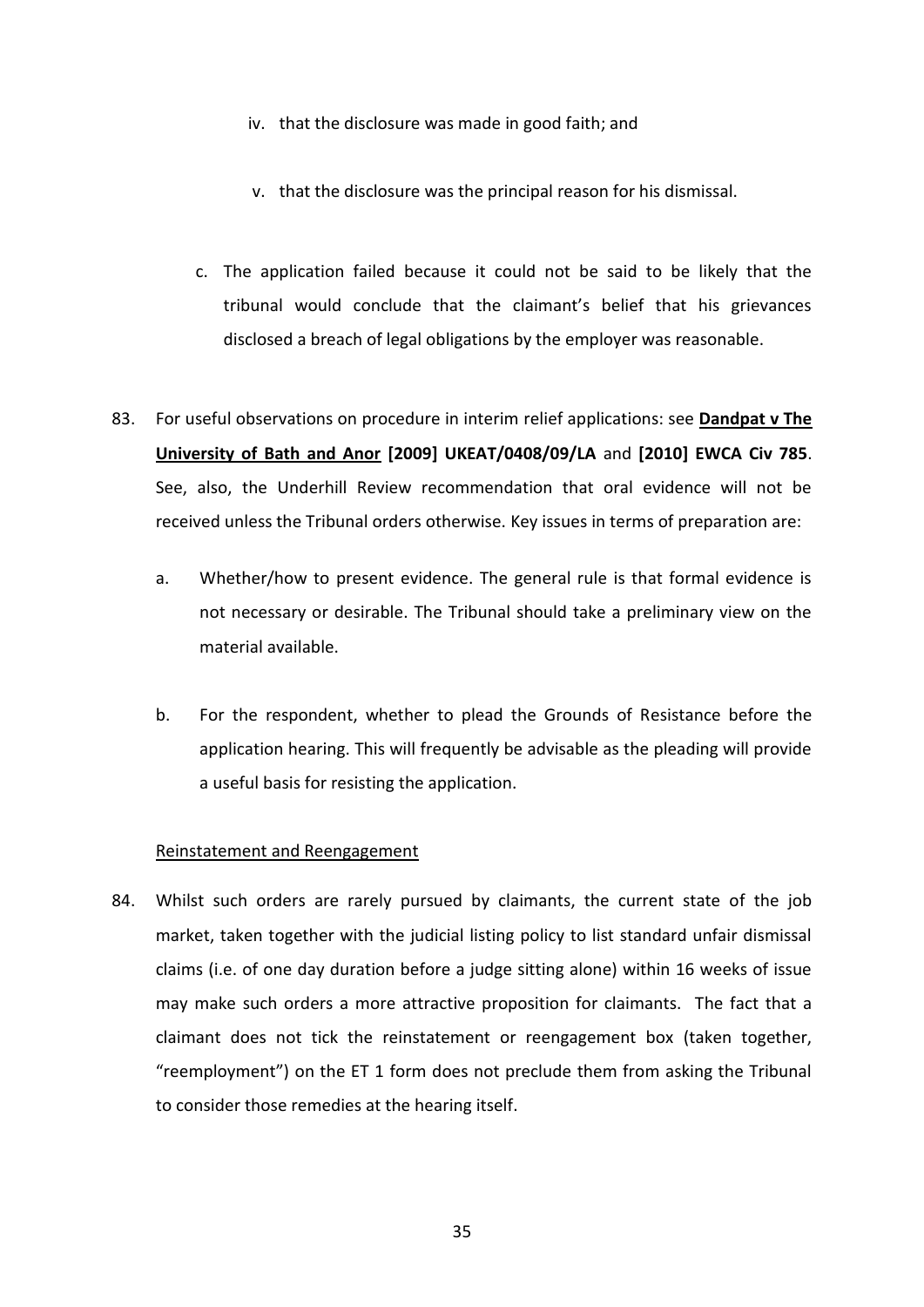- 85. Pursuant to s116 ERA 1996, when considering whether or not to exercise its discretion to make an order for reemployment, the Tribunal must adopt the following approach:
	- a. First consider whether to make an order for reinstatement (i.e. ordering that the claimant be permitted to return to the same job with the same employer), taking into account:
		- i. Whether the claimant wishes to be reinstated;
		- ii. Whether it is practicable for the respondent to comply with such an order; and
		- iii. In circumstances where the claimant caused or contributed to some extent to the dismissal, whether it would be just to order his reinstatement.
	- b. If the Tribunal decides not to make an order for reinstatement, it must then consider whether to make an order for re-engagement (i.e. ordering that the claimant be permitted to return to a different job with the same employer, or a successor / associated employer); and, if so, on what terms, taking into account:
		- i. Any wish expressed by the claimant as to the nature of the order to be made;
		- ii. Whether it is practicable for the employer (or a successor or an associated employer) to comply with such an order; and
		- iii. In circumstances where the claimant caused or contributed to some extent to the dismissal, whether it would be just to order his reinstatement and (if so) on what terms.
- 86. It is clear, therefore, that questions of "practicability" will be central to the Tribunal's decision-making process in this regard; and it is vital that employers seeking to resist an order for reemployment adduce cogent evidence on this issue. It is unlikely that Tribunals will simply accept an assertion from the respondent's counsel that (for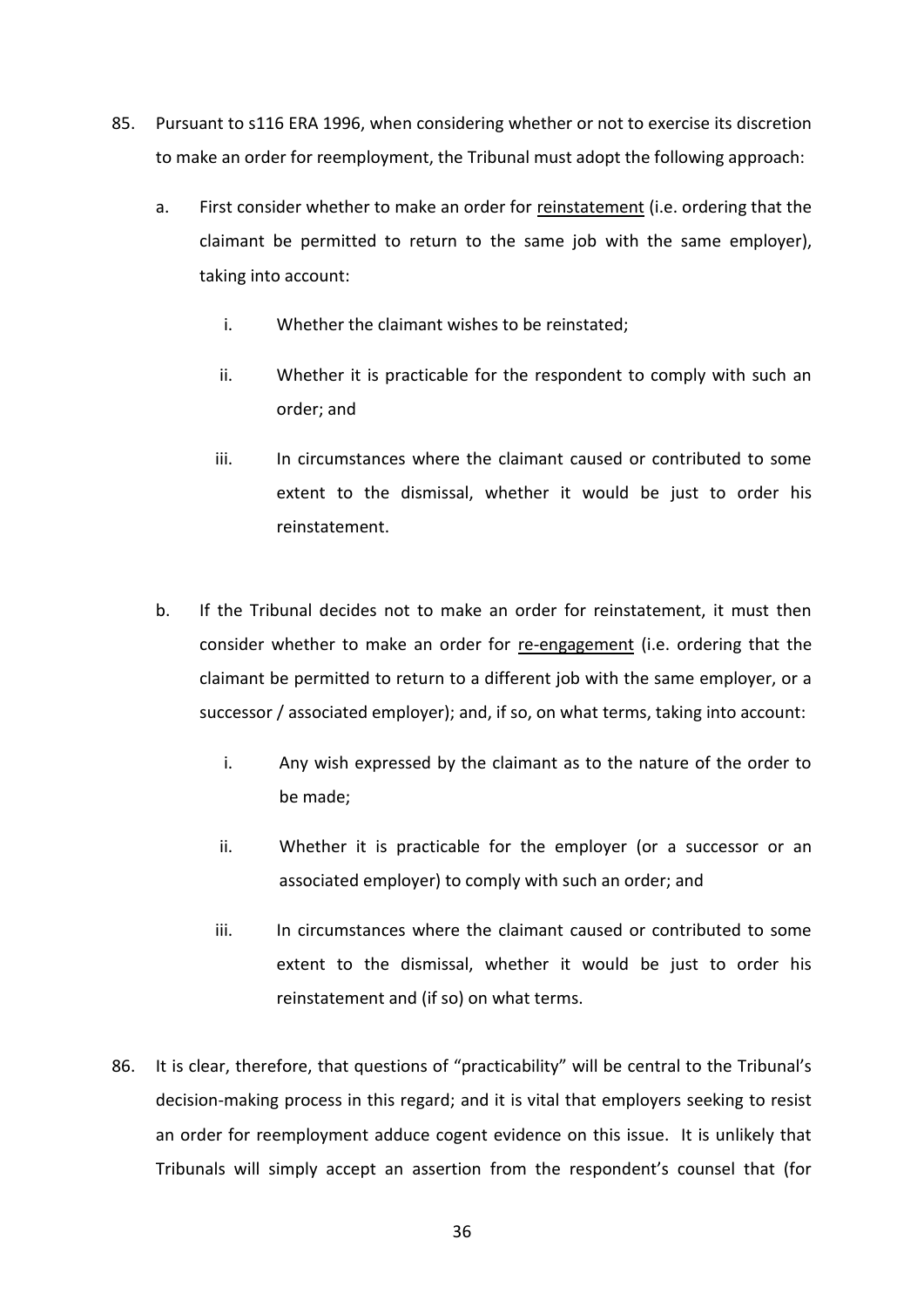example) "the claimant would be a disruptive influence is he/she were permitted to return to the office…" Witness evidence from line managers as to the practical ramifications of a reemployment order (including the inter-personal difficulties which may arise as a result<sup>8</sup>; and/or the financial implications for the employer – for example in cases where a redundancy dismissal is held to be unfair, but the employer can demonstrate that it has implemented a recruitment freeze across the board, owing to budgetary constraints) is likely to be appropriate and necessary, in order to persuade a Tribunal that such an order is not practicable. In **Port of London Authority v Payne [1994] IRLR 9**, the CA held that:

"…The employer does not have to show that re-employment was impossible. It is a matter of what is practicable in the circumstances of the employer's business at the relevant time…"

- 87. In considering the question of practicability, it would be natural to assume that the fact a dismissed employee has been permanently replaced by his former employer would be a strong factor militating against the practicability of a reemployment order. Significantly, however, in considering the practicability of a reemployment order, the Tribunal must not take into account the fact that the respondent has engaged a permanent replacement for the unfairly dismissed claimant, unless the respondent can show that:
	- a. It was *not practicable* for the claimant's work to be carried out without engaging a permanent replacement; or
	- b. It engaged a permanent replacement after the lapse of a reasonable period of time, without knowing that the claimant wishes to be reemployed; and at the time when the recruitment was made, it was no longer *reasonable* for the respondent to arrange for the claimant's work to be carried out except by a permanent replacement (s. 116 (5) ERA 1996).

<u>.</u>

 $8$  Particularly in cases where there has been a genuine breakdown in trust and confidence  $-$  see for example **Wood Group Heavy Industrial Turbines Ltd v Crossan [1998] IRLR 680**, where the EAT (Scotland) overturned an order for re-engagement, in circumstances where the claimant had been unfairly dismissed for allegedly dealing drugs in the workplace, but the employer genuinely believed in the guilt of the employee.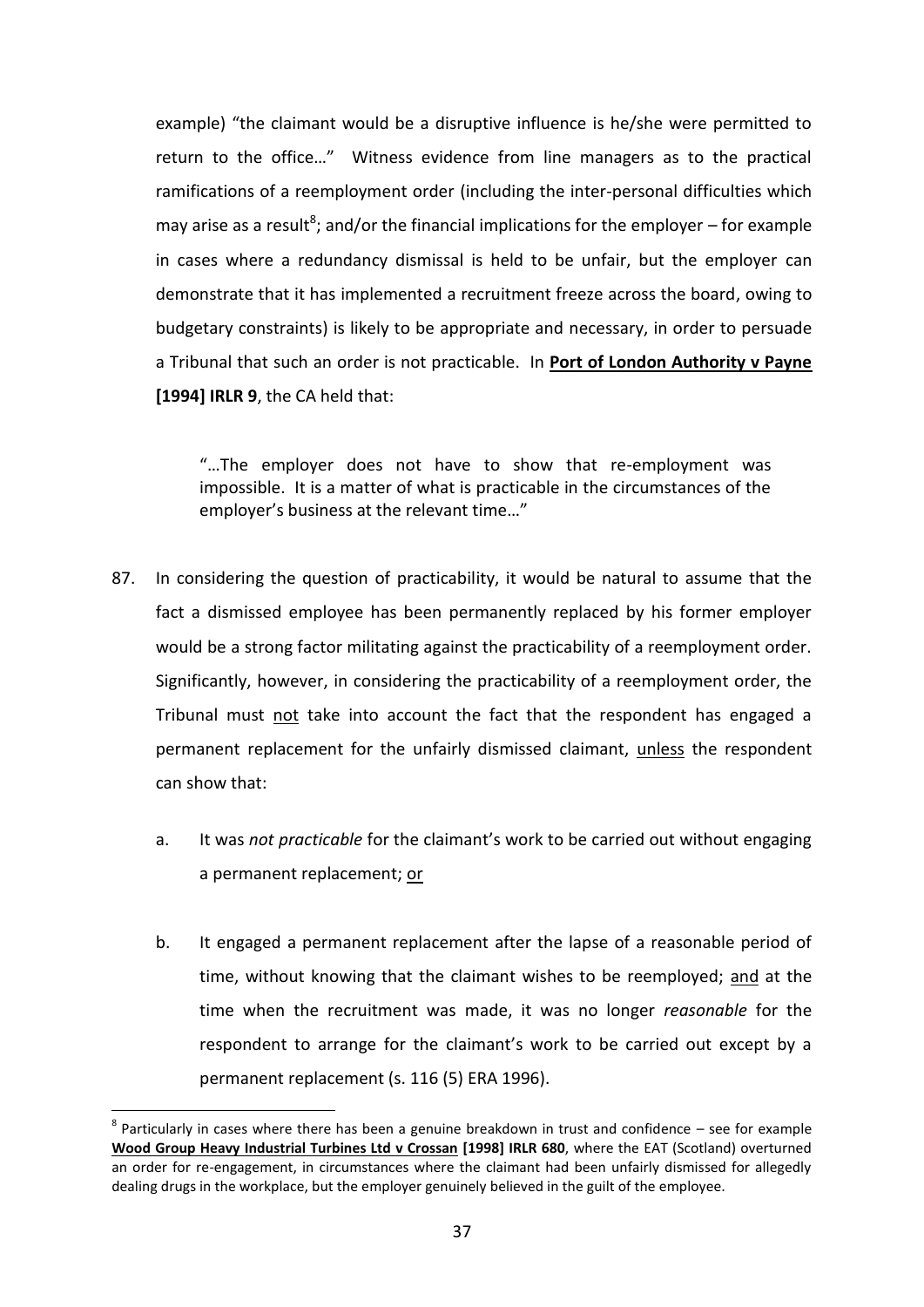- 88. It can be seen that this statutory exception is narrowly defined. Given the availability and willingness of agency workers to carry out a wide variety of jobs, it may be difficult to persuade a Tribunal that the recruitment of a permanent replacement for the dismissed claimant is a relevant factor to take into account.
- 89. As to the timing of the Tribunal's assessment of practicability, in **[Rembiszewski v](https://mlexch.matrixlaw.co.uk/owa/redir.aspx?C=34VccIpKPkK09x2sQ0I_Rn5Ga7RKfs9IpkNwU1tqVLFoBu_DwutCJ2HUSqB8G5-DWPIhHeLGk0w.&URL=http%3a%2f%2fwww.bailii.org%2fuk%2fcases%2fUKEAT%2f2012%2f0402_11_1010.html)  [Atkins Ltd](https://mlexch.matrixlaw.co.uk/owa/redir.aspx?C=34VccIpKPkK09x2sQ0I_Rn5Ga7RKfs9IpkNwU1tqVLFoBu_DwutCJ2HUSqB8G5-DWPIhHeLGk0w.&URL=http%3a%2f%2fwww.bailii.org%2fuk%2fcases%2fUKEAT%2f2012%2f0402_11_1010.html) [2012] (UKEAT/0402/11/ZT)** the EAT (*per* Slade J) held (at paras. 39 and 41) that:

"As a matter of principle the practicability of reinstatement or reengagement is to be determined as at the date it is to take effect"; and

"…In our judgment a decision on practicability and justice of reinstatement or re-engagement taking into account all statutorily required considerations is to be taken when the ET has received all the material to be placed before them…"

- 90. One important consequence of an order for reemployment, which is sometimes overlooked by respondents, is the potential removal of the statutory cap applicable to unfair dismissal awards: **Parry v National Westminster Bank [2005] IRLR 193**. In circumstances where a reemployment order is made, the Tribunal is required to specify (*inter alia*) :
	- a. "any amount payable by the employer in respect of any benefit which the complainant might reasonably be expected to have had but for the dismissal (including arrears of pay) for the period between the date of termination of employment and the date of [reemployment]" (ss. 114 (2) (a) and (115 (2) (c) ERA 1996); and
	- b. "any rights and privileges (including seniority and pension rights) which must be restored to the employee" (ss. 114 (2) (b) and 115 (2) (e) ERA 1996).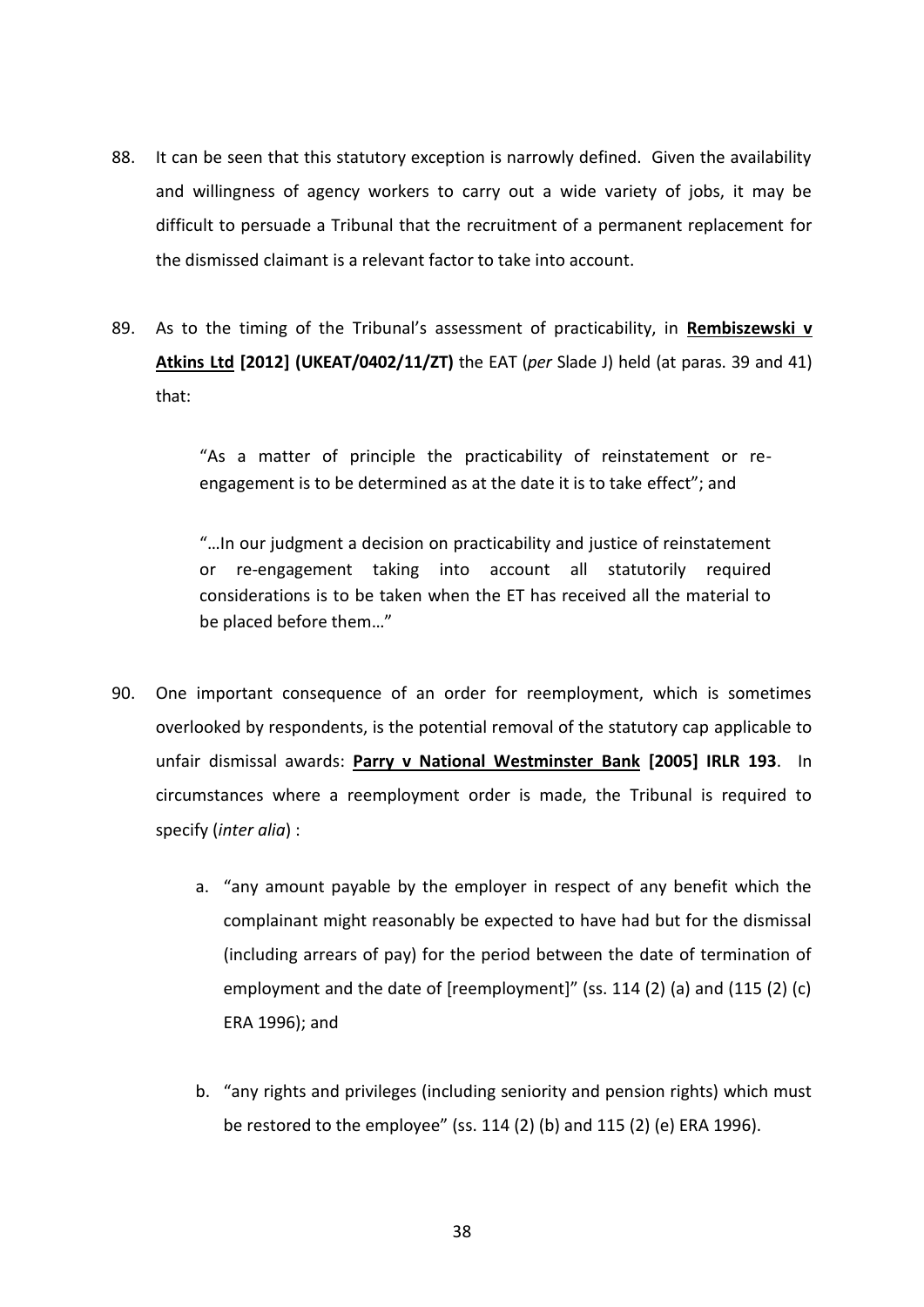- 91. These sums are not subject the ordinary statutory cap on compensation. Whilst credit should be given for: (a) any sums paid to the claimant by way of a PILON or *ex gratia*  payments; (b) earnings from alternative employment during the relevant period; and/or (c) such other benefits as the Tribunal thinks appropriate in the circumstances (ss. 114 (4) and 115 (3)), it remains the case that for high earning employees who are unable to secure alternative employment for a considerable period of time<sup>9</sup>, requesting a reemployment order may be a financially attractive option – and certainly something which can increase an employee's bargaining position during WP negotiations.
- 92. The use of the words "any benefit which the complainant might reasonably be expected to have had but for the dismissal" means that a claimant will, for example, be able to include a claim (in the Tribunal) for a contractual / discretionary bonus payment, which s/he might reasonably be expected to have received but for the dismissal (i.e. after the dismissal but before the date of reemployment), and which may greatly exceed the ordinary cap on compensation for unfair dismissal.
- 93. In circumstances where an reemployment order is made by the Tribunal, but the respondent fails to comply with the terms of the order, the Tribunal has a wide discretion to make an additional award of compensation:
	- a. If the claimant is reemployed but not strictly in accordance with the Tribunal's order, the amount of compensation payable shall be "…such as the tribunal thinks fit having regard to the loss sustained by the complainant in consequence of the failure to comply fully with the terms of the order" (s. 117 (2) ERA 1996) – subject to a statutory maximum of £72,300;
	- b. If the claimant is not reemployed (in breach of the Tribunal's order), the Tribunal shall make:
		- i. An award of compensation for unfair dismissal (i.e. a basic and compensatory award, calculated in the usual manner); and

1

 $^9$  And who do not have a claim of whistleblowing or discrimination before the Tribunal.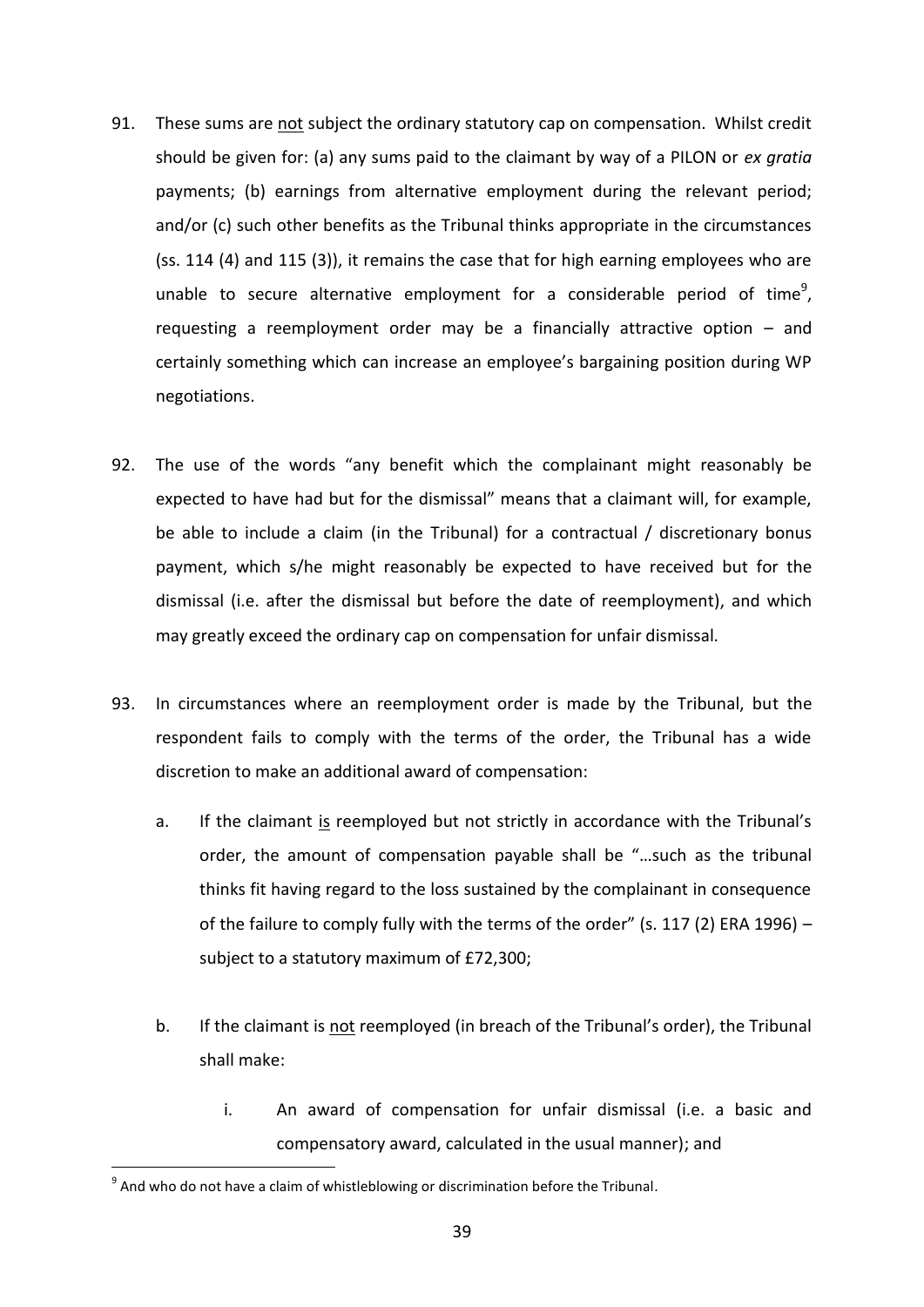- ii. An additional award of compensation of an amount not less than 26 nor more than 52 weeks' pay (capped at the statutory maximum – currently £430 per week); unless
- iii. The respondent satisfies the Tribunal that it was not practicable to comply with the order.
- 94. In considering at what point on the '26 52 week scale' the additional award should sit, the Tribunal should consider factors such as the respondent's conduct and the extent to which the 'ordinary' compensatory award has properly compensated the claimant for the actual loss suffered: **Morganite Electrical Carbon Ltd v Donne [1988] ICR 18**).

#### Recommendations

- 95. Section 124 (2) (c) of the EqA 2010 confers a power on Tribunals to make an "appropriate recommendation", which should have as its purpose "obviating or reducing the adverse effect of any matter to which the [discrimination] proceedings relate": section 124 (3) EqA. Such a recommendation need not be aimed at the particular complainant, but can be aimed at obviating or reducing the negative impact of discrimination on "any other person" (e.g. the workforce in general, or future job applicants): sections 124 (3) (a) and (b) EqA. The Tribunal has the discretion to determine the particular action that should be taken (e.g. equality and diversity training, a review and/or revision of internal policies, or putting in place a system for monitoring of equality and diversity statistics), as well as the time limits within which those steps must be completed.
- 96. As to the exercise of the Tribunal's discretion, see **Lycée Français Charles De Gaulle v Delambre [2011] EqLR 948** for general guidance:
	- a. It would not be right for a tribunal to recommend that an applicant who has been the victim of discrimination in selection for employment should be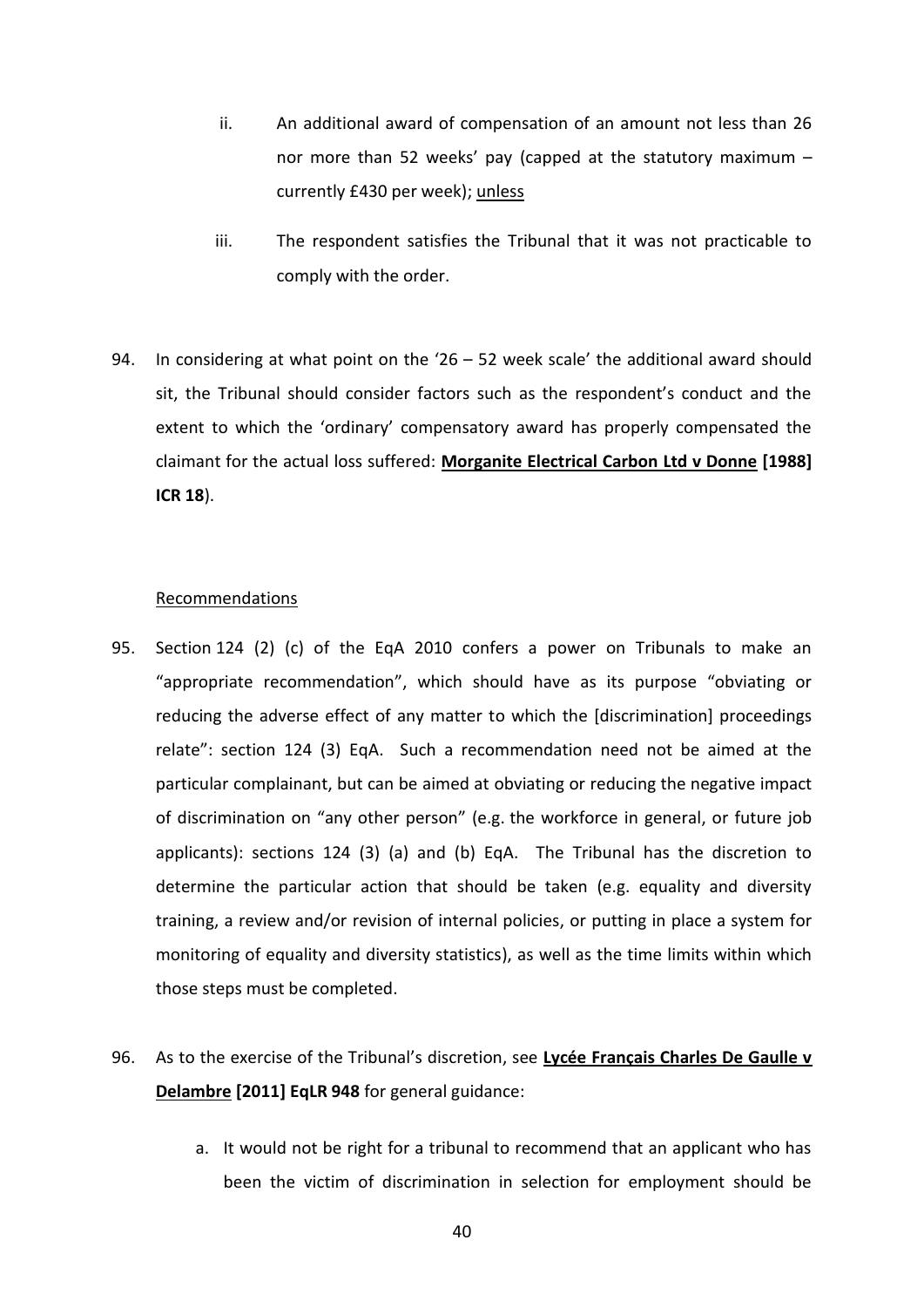appointed to the next suitable job that becomes available, because this would be unfair to the other applicants for that post: **Noone v North West Thames Regional Health Authority (No 2[\)\[1988\] IRLR 530](https://www.lexisnexis.com/uk/legal/search/enhRunRemoteLink.do?ersKey=23_T15763616322&langcountry=GB&backKey=20_T15763616364&linkInfo=F%23GB%23IRLR%23year%251988%25page%25530%25sel1%251988%25&service=citation&A=0.9398400171208997) CA**;

- b. Nor does the legislation allow positive discrimination such as the claimant being promoted automatically, without consideration of merit, as other workers who are disappointed may in turn be the victims of sex or race discrimination: **British Gas plc v Sharma [1991] ICR 19 EAT**;
- c. Any recommendation should not require an individual to make statements (e.g. conceding points or apologising) where they cannot do so in good conscience because they do not agree with them, even if the Tribunal has made findings adverse to the respondent on those issues: **St Andrew's Catholic Primary School v Blundell [2010] [\(UKEAT/0330/09\)](https://www.lexisnexis.com/uk/legal/search/enhRunRemoteLink.do?ersKey=23_T15763616322&langcountry=GB&backKey=20_T15763616364&linkInfo=F%23GB%23UKEAT%23year%2509%25page%250330%25sel1%2509%25&service=citation&A=0.5286409817522475)**.
- 97. The following examples of possible recommendations are given in the explanatory notes to the 2010 Act

"A tribunal could recommend that the respondent:

- a. introduces an equal opportunities policy;
- b. ensures its harassment policy is more effectively implemented;
- c. sets up a review panel to deal with equal opportunities and harassment/grievance procedures;
- d. re-trains staff; or
- e. makes public the selection criteria used for transfer or promotion of staff."
- 98. Recommendations cannot be specifically enforced. However, they may be a potent weapon nevertheless in serving to draw attention to the claimant's victory in the employer's organisation and "teaching the employer a lesson". Moreover, a respondent's failure to comply with a Tribunal's recommendation is not necessarily without sanction. In so far as the recommendation "relates to the complainant" and the employer fails, "without reasonable excuse", to comply with it, the Tribunal has